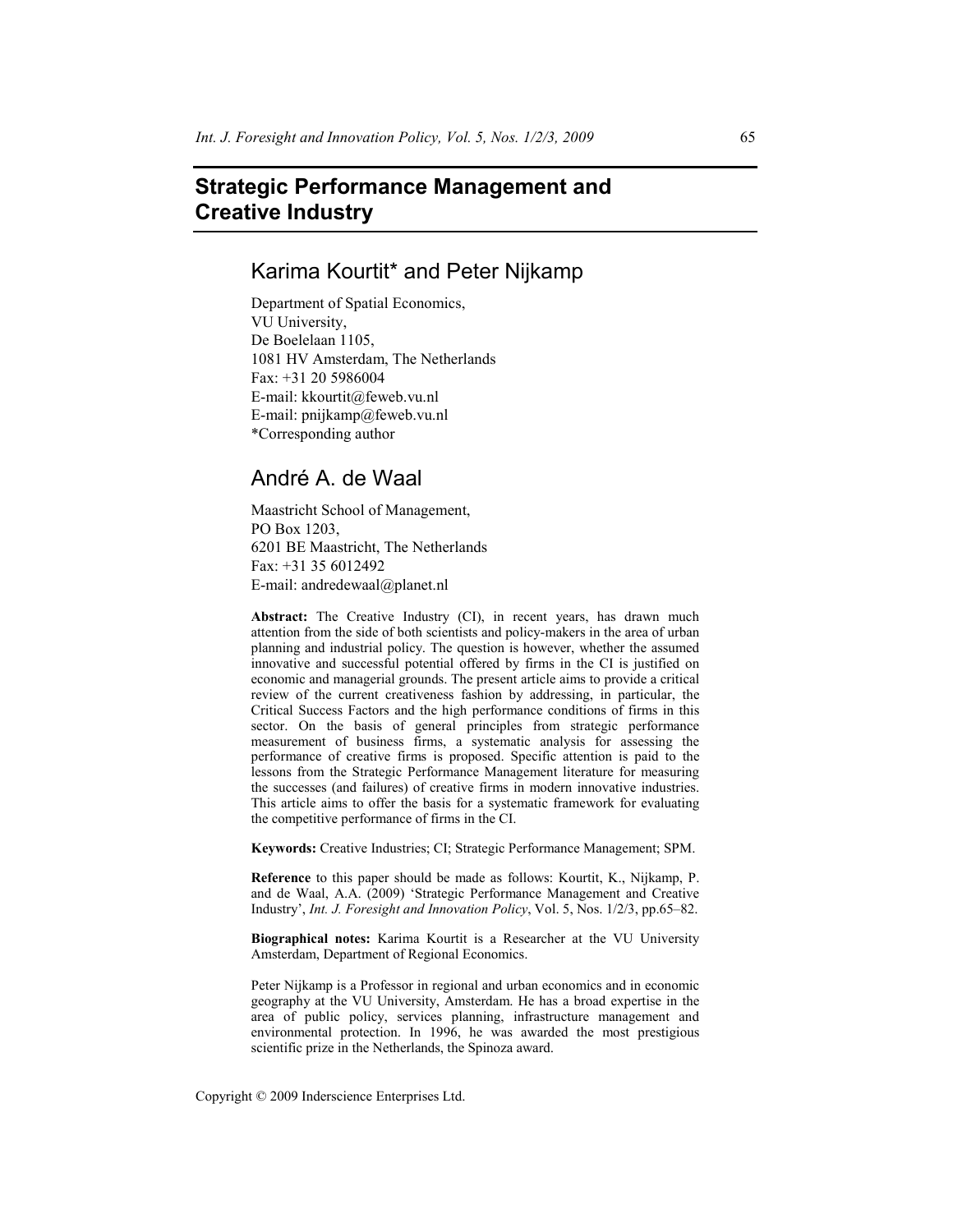André A. de Waal is an Associate Professor of Strategic Management at the Maastricht School of Management and Academic Director of the Center for Organisational Performance. Website: www.hpocenter.com.

## **1 Creativity as a new departure for scientific research**

The past decade has witnessed an avalanche of interest in research and policy on creativity, predominantly as a result of the work of Florida (2002, 2003, 2004) on Creative Industries (CI) and creative classes in creative cities. Creativity has become a strategic signpost for a new orientation regarding economic, technological and social innovation in a modern society. Research on creative behaviour is clearly on the rise. It has prompted new research and policy attention for the institutional, behavioural and attitudinal dimensions of innovation in a dynamic and competitive space-economy.

It is noteworthy however, that creativity research already has a long history grounded in behavioural research in social sciences. Already in 1950, Guilford (1950) focussed attention on the driving forces of creative productiveness in his presidential address to the American Psychological Association. In particular, he addressed the impact of education and training on creative routines of people. In subsequent decades, the focus of social science research has mainly been on the development of statistical measurement techniques for creative abilities, largely from the perspective of experimential psychology. Groundbreaking quantitative research was undertaken in particular by Torrance (1963, 1966, 1972, 1981), who has offered the foundation for the solid statistical research tradition on measuring creativity nowadays known as the Torrance Test of Creative Thinking method (see for a review inter alia Fasko, 2001). Modern creativity research is mainly inspired by two sources: innovation research and urban incubation (or urban seedbed) research. Innovation research has become a very topical research issue that is originating from global and local competitiveness challenges, urban industrial dynamics, economic-technological transformations and adaptive management capacity (see inter alia Porter, 1990; Groot, Nijkamp and Stough, 2004; Nijkamp, 2004; Poot, 2004). Incubation research refers to the spatial – often urban-conditions for economic growth and development, such as urban entrepreneurial climate, local ICT facilities, R&D infrastructure and Marshallian districts, etc. (see e.g. Markusen, 1996; Scott, 2000).

In general, creativity is a multidimensional composite concept that comprises three elements: technological creativity (innovation), economic creativity (entrepreneurship) and cultural (or artistic) creativity (see Florida, 2003). All these elements constitute important conditions for local development in global competitive economic system. Consequently, the locational behaviour of creative people and entrepreneurs is critical for the emergence of local wealth. Creativity research in the context of innovation and entrepreneurship issues has mainly focussed on two issues:

- 1 Which branches of the economy belong to the creative sector?
- 2 What is the economic significance of firms belonging to the CI?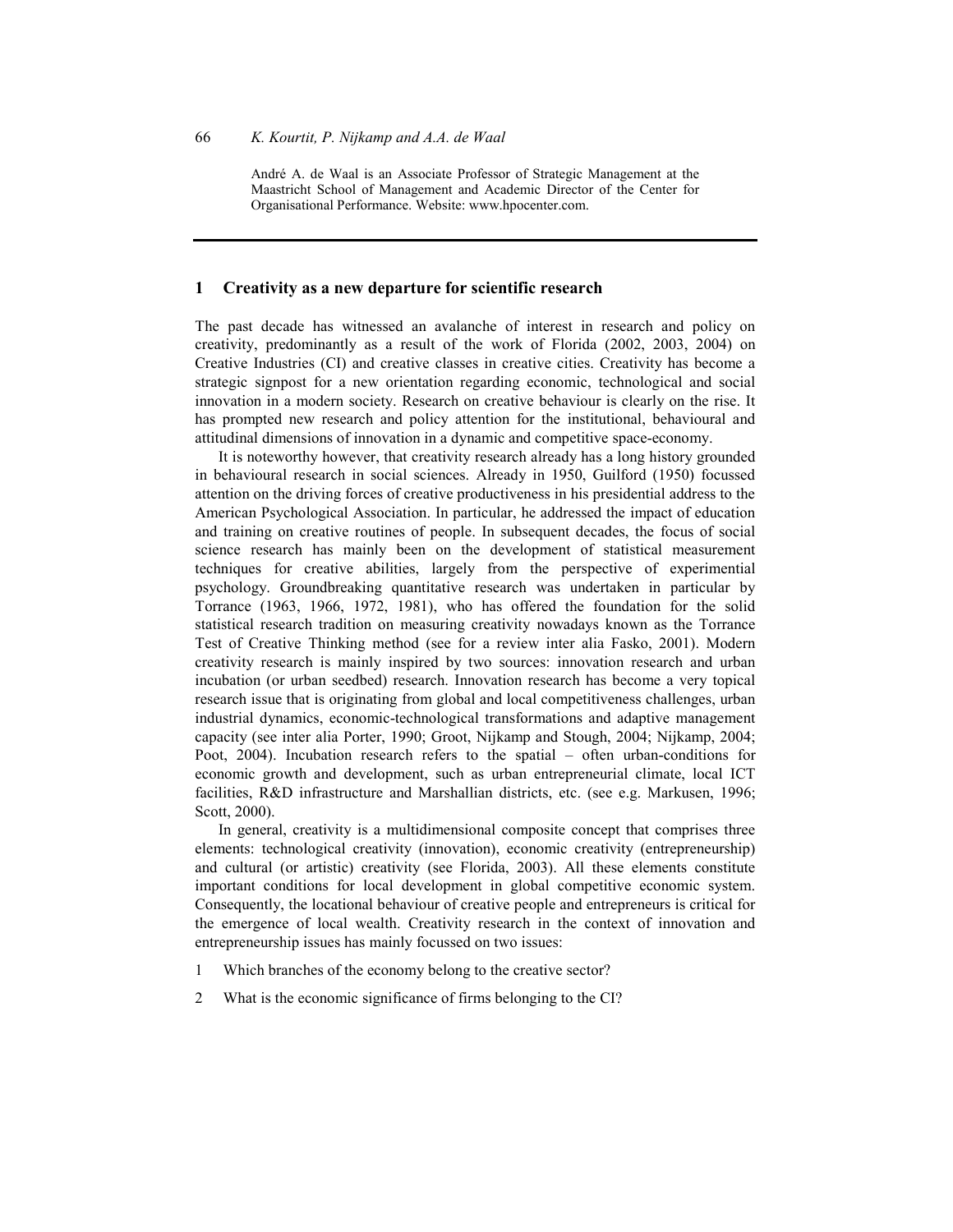The first issue has induced many studies on definitional questions. In general, there is a widely shared belief that the creative sector has two components:

- 1 Specific industrial branches such as the arts sector, the media and communication sector and the cultural sector.
- 2 Specific parts of all other economic sectors, with the common feature that they specialise in the creation of new ideas, concepts and inventions (e.g. dedicated consultancy services, think tanks of corporate organisations).

The second issue has led to many empirical and case studies in which for a given city or region the economic importance of the creative sector is assessed, often making use of *ad hoc* statistical data and methods. Far less attention has been given to the success conditions that shape a creative climate in a city or region. Research on creativity conditions has often uncritically resorted to general findings from the innovation literature, but in many cases specificity on local and entrepreneurial drivers was lacking.

This is regrettable, as recent changes in the business environment has dramatically changed the scene of entrepreneurship and local or regional development (Bagranoff, Eighme and Kahl, 2002). Factors such as increased competition, changes in the regulatory environment, the impact of technology, growing globalisation or the quality of the organisation became more important, while shifts in customer behaviour and expectations have created a turbulent business environment in which the ability to continuously adapt to change is critical for success (Hoopes and Hale, 1999). There is indeed a need for a profound analysis of the success conditions of creative firms.

In order to come to grips with such changing circumstances, innovative business activities and operational performance challenges as well as to develop systematic strategic tools and approaches that build and measure the CI-firm's capabilities to continuously compete and renew themselves, the need for an efficient Strategic Performance Management (SPM) and Performance Measurement System (PMS) has increased over the past decade. SPM may be defined as:

"The process where steering of the organisation takes place through the systematic definition of mission, strategy and objectives of the organisation, making these measurable through critical success factors and key performance indicators, in order to be able to take corrective actions to keep the organization on track" (Waal, 2001).

To assess in practice SPM, an operational PMS has to be designed. The most popular PMS in practice is the Balanced Scorecard (BSC) method, developed by Kaplan and Norton (1992; 1996a,b; 2001a,b). The BSC is a strategic management system that uses Critical Success Factors (CSFs) and Key Performance Indicators (KPIs) for translating an organisation's mission and strategy into a balanced and comprehensive set of integrated performance measures (Brignall, 2002; Ho and Chan, 2002). The performance measures should provide a complete picture of a CI-firm's progress towards the achievement of its mission and goals (Ho and McKay, 2002). The BSC contains a varied, multidimentional set of performance measures, which is essentially a combination of financial and nonfinancial measures organised according to four distinct perspectives, viz., financial performance, customer relations, internal business processes, and the organisation's learning and growth activities (Kaplan and Norton 1992; Lipe and Salterio, 2000). Basnett (2001) has argued that for each of these BSC perspectives the strategic objectives, measures, targets and initiatives need to be identified and agreed upon. The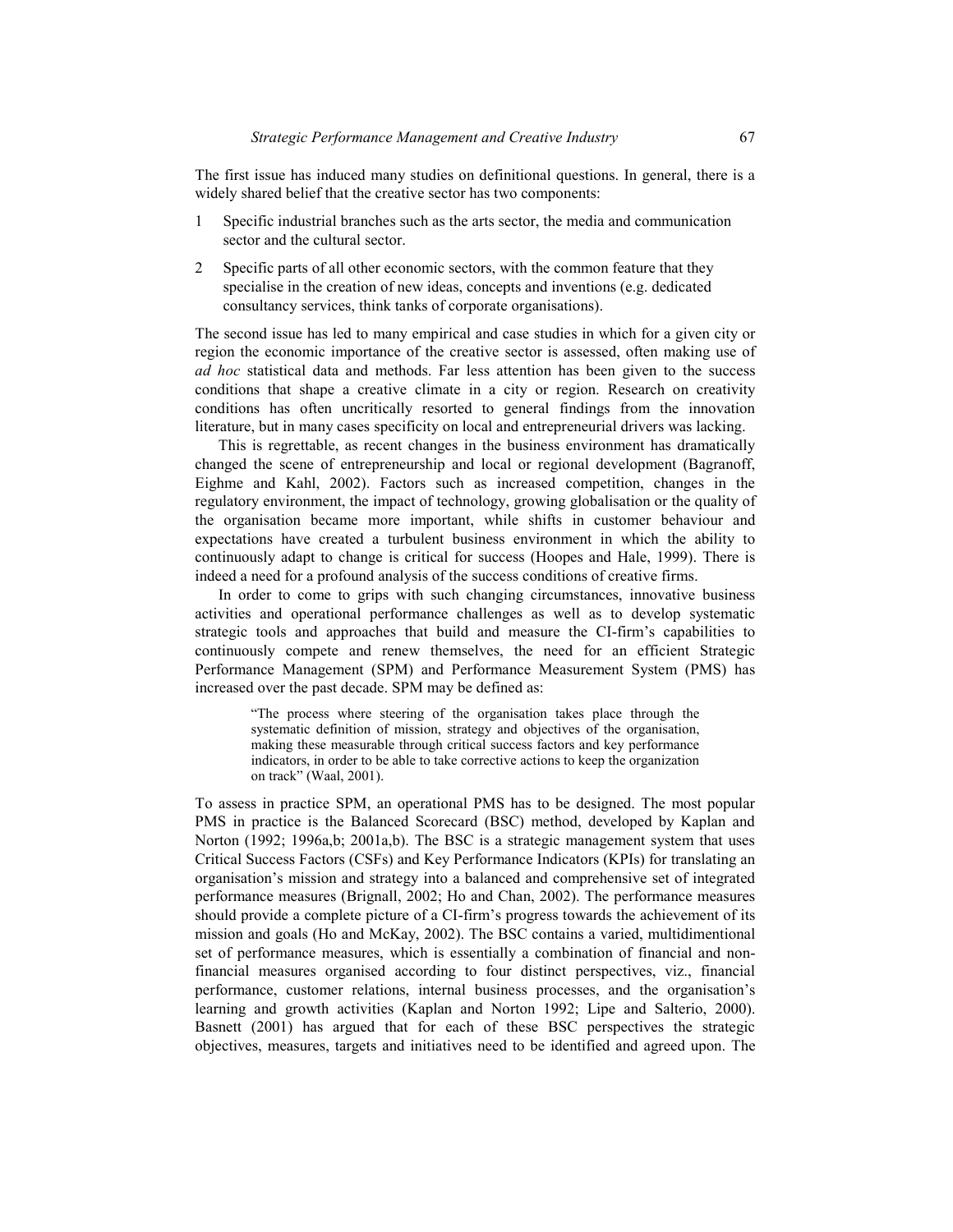SPM literature offers a wealth of operational concepts for investigating the performance conditions of CI-firms. The aim of the present article is to offer an overview of the current state on the measurement of SPM and to outline its implications for creativity research and policiy. First, Section 2 discusses the general strategic importance of SPM for business policy. On the basis of this general background, Section 3 describes recent development in SPM with particular attention for cause-effect chains. Next, in Section 4 we map out the advantages and disadvantages of SPM analysis for firm performance. And finally, we outline the opportunities of SPM analysis for urban creativity research and policy in Section 5.

## **2 Strategic Performance Management as a business signpost**

Economic growth may manifest itself on different levels, e.g. at the individual, firm, local, regional, sectoral or national level. Clearly, these levels are interlinked (as is, for example, clear from the theory on Marshallian districts) and have various driving forces in common such as competition and productivity. Baum et al. (2001) distinguish five constituents of high-productivity business performance, which is resource of economic growth:

- Human capital: a collection of cognitive abilities acquired by means of education and experience.
- Social capital: a set of (real or virtual) resources that is accessible by individuals or organisations as a consequence of (formal or informal) network relations.
- Knowledge capital: a set of valorised assets stemming from knowledge and research applications (e.g. patents, licenses, industrial spillovers and local spinoffs).
- Financial capital: all financial means that are available for inducing innovation and entrepreneurship (including venture capital).
- Entrepreneurship capital: a collection of features (e.g. risk behaviour, innovativeness and creativity), which are essential for starting a new business or for coping with fierce competition.

Creative firms normally belong to the innovative part of the industrial system and tend to be rather competitive through their resilience and flexibility. In this context, Sak and Taymaz (2004) distinguish four sources of flexibility that may enhance the competitive power and economic performance of CI-firms: new technology, labour, adjustment, systematic (networking) connectivity and market dynamics (easy entry and exit strategies). In the same vein, Saxerian (1994), Sushil (2000) and Barney, Wright and Ketchen (2001) argue that adaptability and agility are decisive factors for effective price, quality, marketing and management strategies.

In general, a thriving business environment is based on an effective realisation and input usage of the above five factors. According to Youngblood (1997) and Clarke and Clegg (2000), in order for CI-firms to achieve sustainable success, they must continuously anticipate on changing circumstances and build a flexible capacity for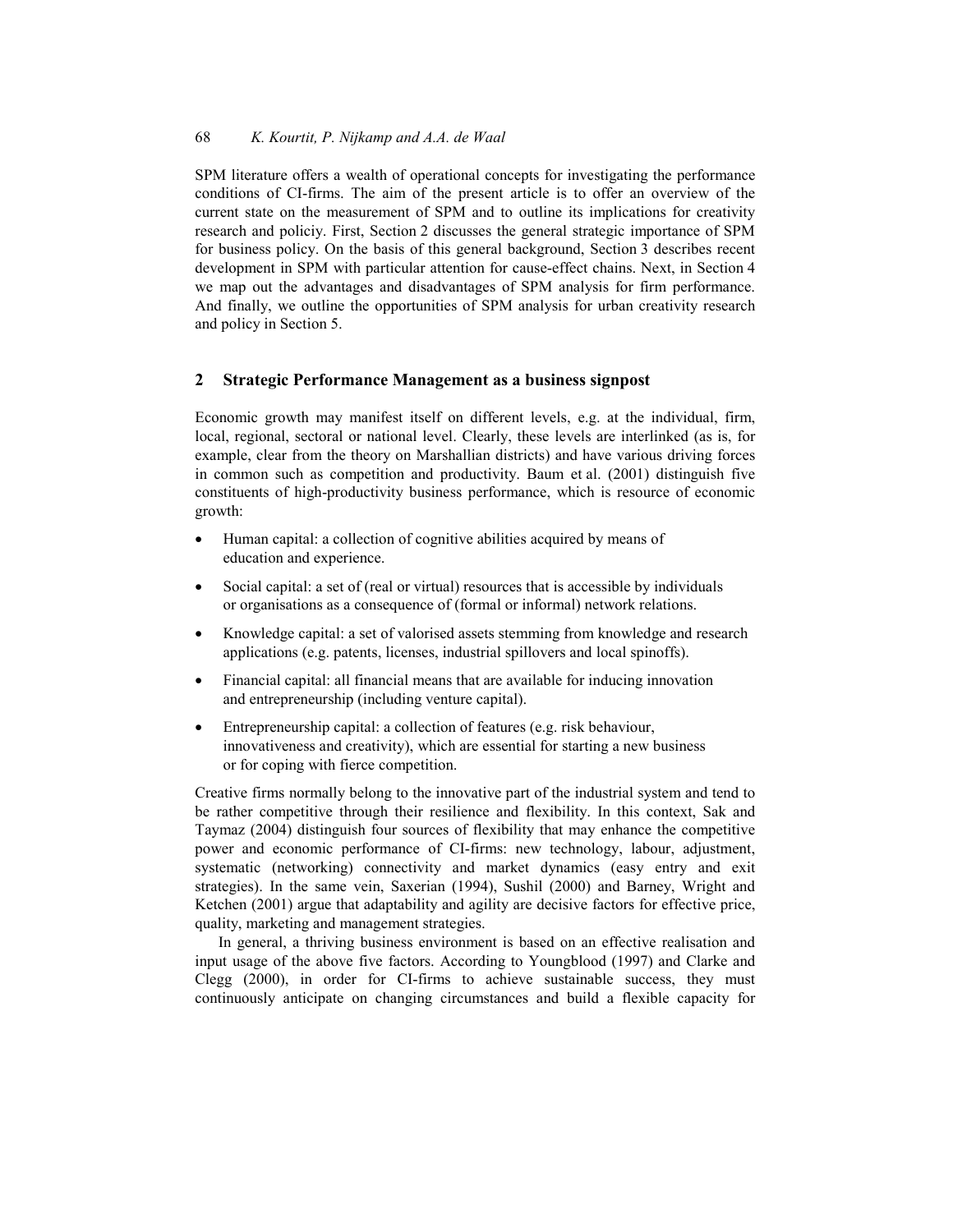continuous adaptation of their organisations. They cannot always manage change, but they can manage actions to deal with that change. Therefore, they have to be able to execute the following general tasks (Neely, 1997; Brooks and Weatherston, 2000):

- analyse how economic and social changes affect their businesses now and in the future
- anticipate the rapidly changing circumstances within the industry or region and manage these changes
- build a capacity for continuous adaptation of their organisations in order to achieve sustained high performance
- translate strategy into action at each level within the organisation in order to bring the business strategy to successful life
- focus on 'doing the right things right' which implies that the link between information and successful management action in the business environment is essential
- maximise the organisational members' contribution and commitment of employees to implement the successful strategy
- be aware of the antecedents that are available to help them manage their businesses most effectively $l$
- have the right information at the right time to make the best decisions and take the best actions
- see to it that strategic goals are met, by using as monitoring methods such as CSFs and KPIs.

SPM has become, in recent years, an important vehicle for business management that is used in numerous ways (Kaplan and Norton, 1996b; Chow et al., 1998; Zairi and Jarrar, 2000; Niven, 2002; Andersen, Henriksen and Aarseth, 2006). For instance, to perform health checks throughout organisations; to clarify and translate vision into operational strategy; to communicate and link strategic objectives and business measures; to set targets and align subsequent strategic initiatives; to enhance strategic feedback and learning; to monitor the overall performance of the organisation; to set strategic direction and use measurements to ensure adherence to this direction; to use performance levels to conduct detailed operational planning of activities and processes; to develop cost estimates for products and services based on past performance history; to base production planning on up-to-date performance data; to establish early warning through monitoring of key indicators; to influence and alter employee behaviour to promote desired changes; to establish incentives through focusing on specific performance indicators and using performance data as basis for bonuses and rewards; to improve project evaluations; to use performance data as a communication tool for providing feedback; and to check the effectiveness of past decisions and plans. Has this broad coverage of SPM been successful in practice?

Various literature sources, case studies and practical experience (Hronec, 1993; Lynch and Cross, 1995; Lingle and Schiemann, 1996, 1999; Kaplan and Norton, 1996b; Rheem 1996; Atkinson et al., 1997; Armstrong and Baron, 1998; Waal, 2001; Lawson, Stratton and Hatch, 2003) show that companies who have implemented SPM perform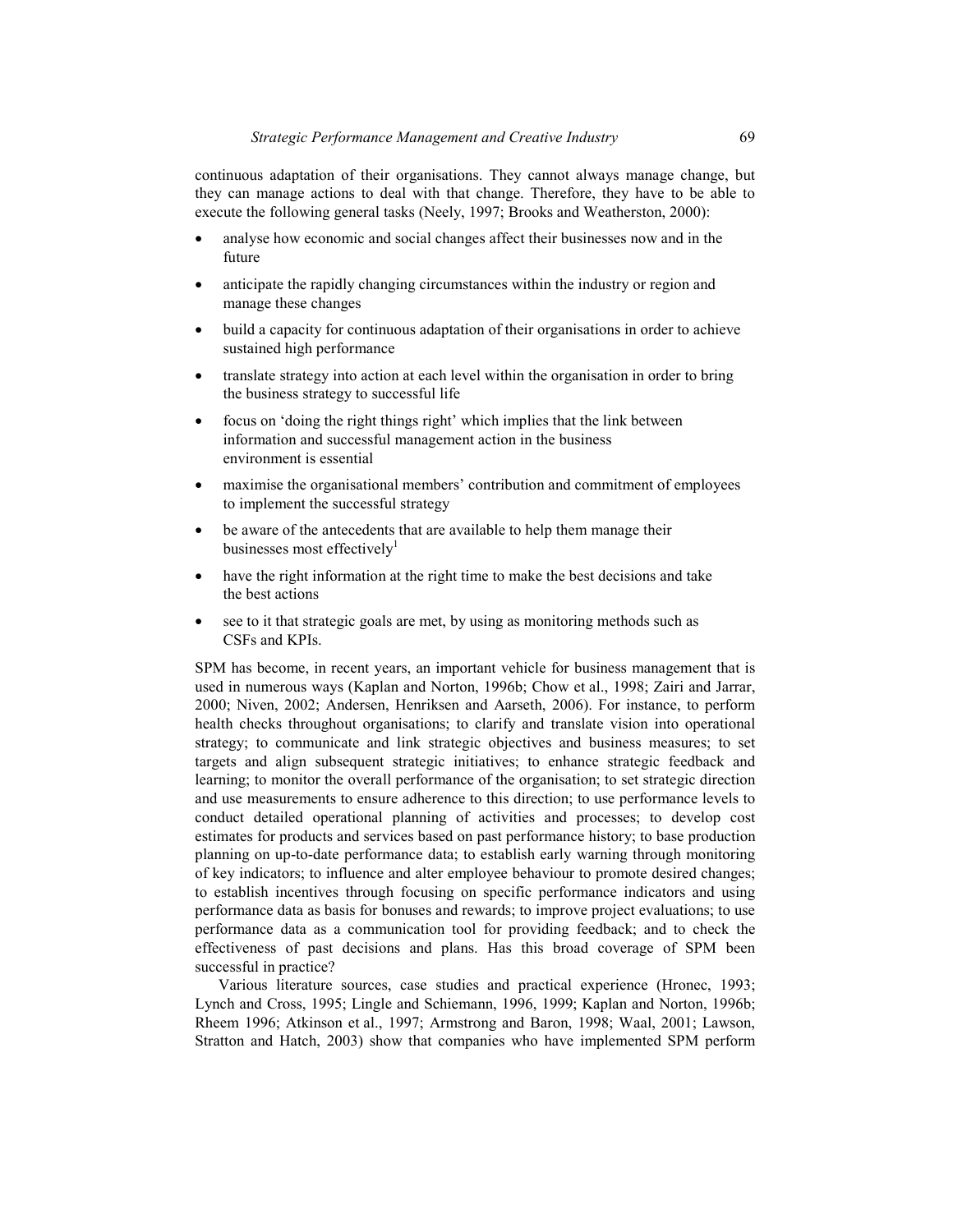better, financially as well as non-financially than companies that are less SPM-driven. The currently most popular SPM system in business practice in Section 1 mentioned BSC. Both the popular and scientific literature indicate that there is evidence that the BSC is now in use in approximately 70% of medium-to-large firms in the US and Europe, as well as in many governmental departments (Silk 1998; Marr and Neely 2001; Rigby 2001; Williams, 2001; Speckbacher, Bischof and Pfeiffer 2003; Neely, Kennerley and Martinez, 2004; Marr, Schiuma and Neely, 2004). However, many authors have reported that numerous organisations have implemented SPM systems with mixed results (Abernethy and Lillis, 1995; Ittner and Larcker, 1995; Chenhall, 1997; Perera, Harrison and Poole, 1997; Banker, Konstans and Mashruwala, 2000; Ittner, Larcker and Meyer, 2003; Kaynak, 2003; Said, HassabElnaby and Wier, 2003; Davis and Albright, 2004; Neely, Kennerley and Martinez, 2004). Therefore, it is important to ask whether the SPM concept is useful for analysing and insuring future financial performance – or other achievement indicators - in CI-firms (De Haas and Kleingeld, 1999; Norreklit, 2000). It is essential to know whether the implementation of SPM systems in CI-firms will yield the benefits as predicted by the literature. This is a relevant issue in the light of the great potential of CI-firms. A critical review whether the SPM concept, and specifically the BSC, is a valid model in CI-firms is certainly warranted. In recent years, many studies (Dumond, 1994; Groves and Valsamakis, 1998; Hoque and James, 2000; Kald and Nilsson, 2000; Malina and Selto 2001; Shulver and Antarkar 2001; Sim and Koh 2001; Lovell, Radnor and Henderson, 2002; Hoque, 2003; Braam and Nijssen, 2004; Davis and Albright, 2004; Neely, Kennerley and Martinez, 2004; Robinson, 2004; Scheipers, Ameels and Bruggeman, 2004; Papalexandris, Ioannou and Prastacos, 2004; Lawson, Stratton and Hatch, 2005; Tapinos, Dyson and Meadows, 2005) have highlighted the fact that further research is required to achieve a greater understanding of the variables, in particular the construct of the BSC, the linear causal chain of the BSC and the reasons behind the implementation of SPM. Clearly, in the research agenda the role that SPM, and specifically the BSC, can and should have in CI-firms deserves a prominent place.

### **3 Strategic importance of Strategic Performance Management**

In past decades, there have been considerable changes in the traditional post-war methods of performance measurement (Kald and Nilsson, 2000). The traditional approach focused mainly on financial indicators, such as sales turnover, profit, debt and return on investment. It was based on standards set-up to measure worker performance, and looked mainly at individual performance and hardly at the core business performance (Kanji, 2005). In 1970s and 1980s, fundamental transformations in industrial systems created a challenging business environment, which prompted organisations to call for insight into their business activities and operational performance at all times. The growing importance of these changes further intensified the need for alternative control and performance measures (Davis and Albright, 2004) to allow businesses to stay competitive and profitable (Zeng and Zhao, 2005).

Many academics and practitioners have over the years criticised traditional management control in general and performance measurement in particular (Kaplan, 1983; Foster, Gupta and Sjoblom, 1996; Ittner and Larcker, 1998a; Behn and Riley, 1999; Banker, Konstans and Mashruwala, 2000; Kald and Nilsson, 2000) and the ways in which companies plan their operations and monitor performance (Johnson and Kaplan,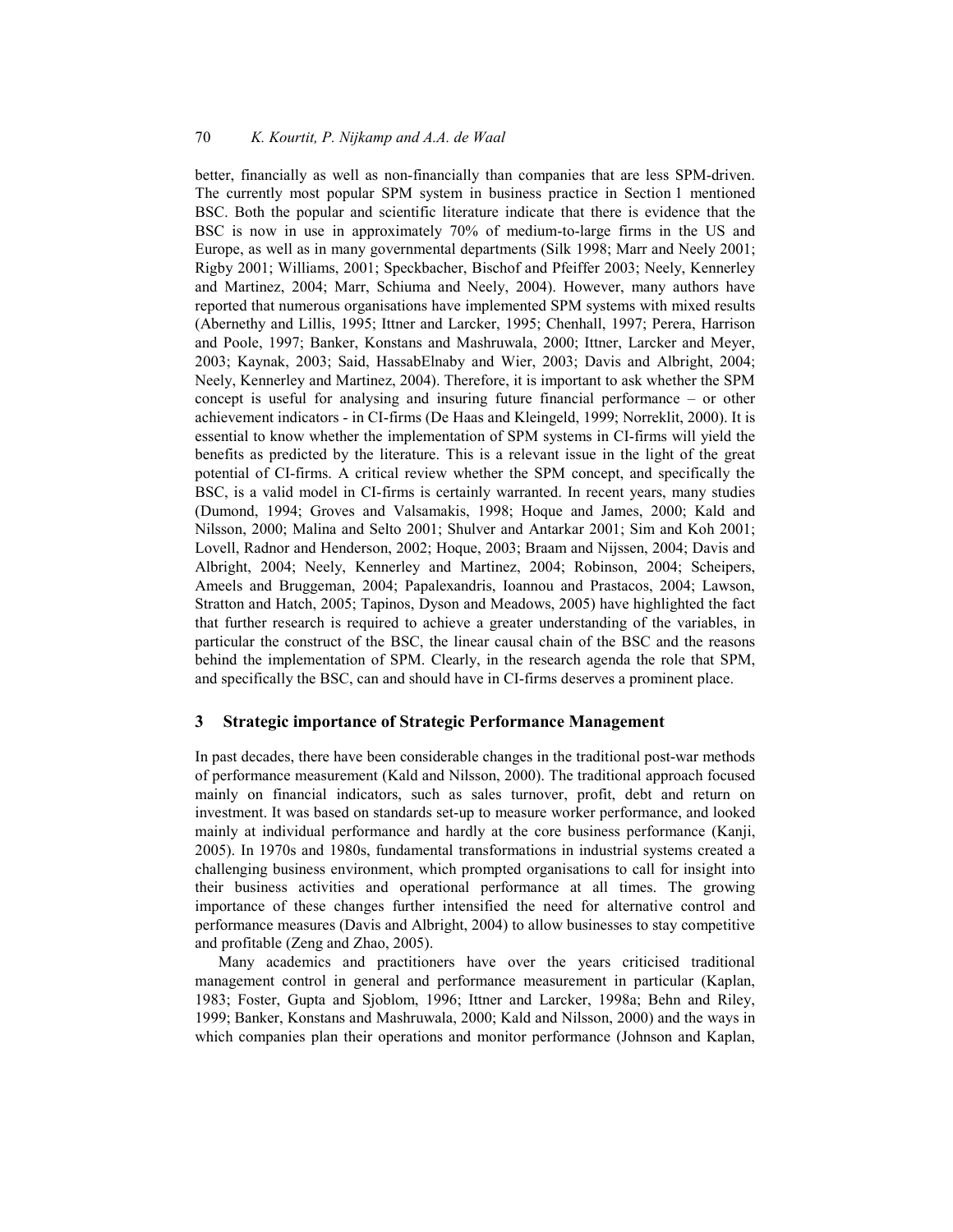1987; Brimson, 1991; Foster, Gupta and Sjoblom, 1996; Ittner and Larcker, 1998a; Behn and Riley, 1999; Banker, Konstans and Mashruwala, 2000; Kald and Nilsson, 2000). Traditional SPM systems are increasingly seen as less satisfactory because these systems contain one-dimensional financial information, lack a match between the company's competences and its dynamic business environment, lack a strategic focus, have a retrospective orientation and short-term vision, and have a weak strategic content (Kald and Nilsson, 2000; Bourne, Franco and Wilkes, 2003; Kanji, 2005).

These shortcomings enticed organisations to search for measurement systems that supported them better in the challenging business environment (Waal and Counet, 2006). Therefore, there has been a growing interest in changing and improving management control systems. According to Frigo and Krumwiede (1999), 30–60% of organisations reengineered their SPM systems between 1995 and 2000. Organisations recognised the importance of non-financial measures of performance for both managing and evaluating their achievements (Foster, Gupta and Sjoblom, 1996; Ittner and Larcker, 1998a; Behn and Riley, 1999; Banker, Konstans and Mashruwala, 2000; Kald and Nilsson, 2000; Malina and Selto, 2001) as financial figures alone did not identify the elements that may lead to good or poor future financial results (Kanji, 2005). Thus, it is important to understand organisational excellence, which potentially leads to the success of a business in the future (Kanji, 2005). Kaplan and Norton made a significant contribution to overcoming some of the limitations of traditional SPM systems by introducing the BSC in 1992 (Kanji, 2005), by designing a SPM system that links the company's long-term strategy to the day-to-day operations (Kald and Nilsson, 2000). The BSC seems to be one of the first SPM methods that really succeed in translating mission and strategy into financial (lagging indicators) and non-financial indicators (leading indicators) that can lead to action (Waal and Counet, 2006). As mentioned, BSC adopts four main angles to get a balanced overview of the organisation's performance and to check whether the organisation's strategy execution is still on the right track (Zairi, 1992; Kaplan and Norton, 1996a; Sureshchandar and Leisten, 2005) as depicted by Figure 1.

**Figure 1** The four perspectives of the Balanced Scorecard

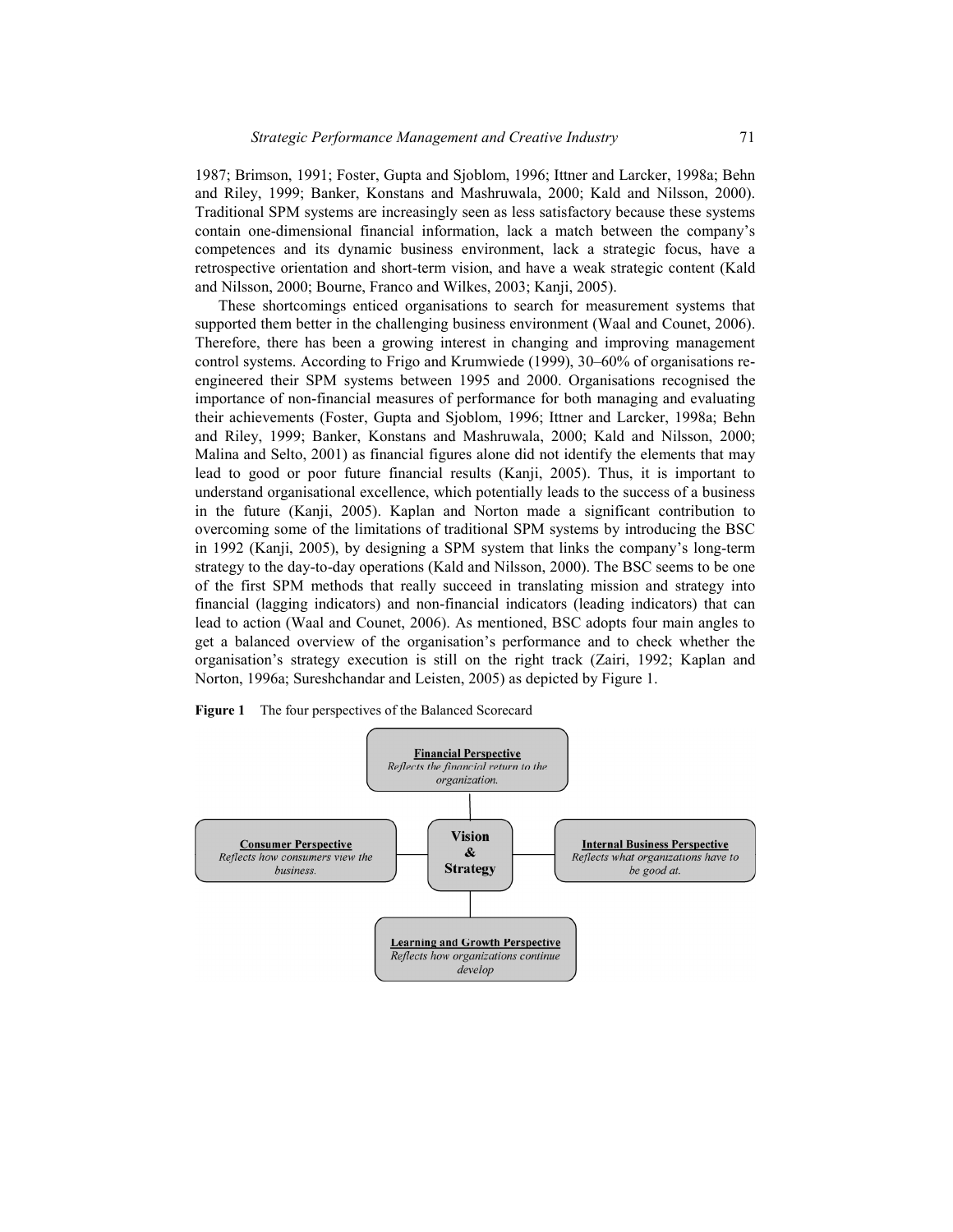Each perspective reflects an important dimension of the company's business (Kald and Nilsson, 2000). Since the four perspectives are equally important in the long run, they should be balanced against each other; that means that structurally no one perspective should be allowed to predominate over the others (Kald and Nilsson, 2000).

The primary focus of the BSC is on translating the organisation's vision and strategy into specific objectives and measurements organised around the four perspectives (Zairi, 1992; Letza, 1996). The model (see Figure 1) starts with translating vision and strategy into four perspectives (financial, consumer, internal business process and learning and growth perspectives; Basnett, 2001). The financial perspective deals with factors that can create sustainable growth in shareholder value (to succeed financially); the consumer perspective defines the value proposition for targeted consumer segments (to achieve vision); the internal business processes perspective aims to measure areas of internal excellence required to deliver customer satisfaction (to satisfy shareholders and customers) and the learning and growth perspective is intended to measure an organisation's capacity to innovate, continuously improve and learn (to achieve vision) (Basnett, 2001; Sureshchandar and Leisten, 2005). As mentioned before, for each of these perspectives the strategic objectives, measures, targets and initiatives need to be identified and agreed upon (Basnett, 2001).The BSC is not without criticism (Kanji, 2002). Though Kaplan and Norton made various efforts to demonstrate the impact of the BSC (Kaplan and Norton, 2000; Neely, Kennerley and Martinez, 2004), their approach has been to use largely anecdotal cases (Neely, Kennerley and Martinez, 2004). In general, it can be stated that much work has been carried out on the design and deployment of SPM, but relatively little on their impact (Bourne et al., 2000; Neely and Austin, 2000; Neely and Bourne, 2000; Neely, Bourne and Kennerley, 2000; Franco, Bourne and Wilkes, 2003; Neely, Kennerley and Martinez, 2004) and there is relatively little evidence on whether the SPM concept and the BSC actually work in CI-firms. Sureshchandar and Leisten (2005) and Hammer et al. (2007) noticed that the BSC has failed, through incorrect identification of non-financial drivers (CSFs) and poorly defined metrics (KPIs), to address the requirements of all stakeholders because it primarily focused on financial and consumer perspectives. The 'difficulty' of the BSC is linking together the measures of the four areas in a causal chain, which passes through all four perspectives (Brignall, 2002). The BSC follows essentially a linear one-way approach to SPM (Kaplan and Norton 1992): it starts with the learning and growth perspective and culminates in financial results outcomes (Brignall, 2002) as depicted in Figure 2. However, in several studies the linear causality relationship between the four perspectives has been questioned (Epstein, Kumar and Westbrook, 2000; Norreklit, 2000; Kanji and Moura, 2002; Salterio and Webb, 2003; Malina and Selto, 2004). Several authors have voiced additional criticism at the BSC approach (Atkinson et al., 1997; Butler, Letza and Neale, 1997; Epstein and Manzoni, 1998; Otley, 1999; Norreklit, 2000; Hoque and James, 2000; Hoque, 2003). One of these criticisms is the BSC's architecture with four components (Otley, 1999; Brignall and Modell, 2000; Norreklit, 2000; Bessire and Baker, 2005; Morard and Stancu, 2005). Some analysts question the balance among these four perspectives and the way to construct an 'effective' BSC in relation to the strategy (Hoque, 2003). According to Park and Huber (2007), the scorecard should not be just a collection of performance indicators. They state that without a clear understanding of the perspectives and principles of the scorecard, users of the scorecard might fail to link indicators of performance drivers to outcome measures by means of cause-and-effect relationships.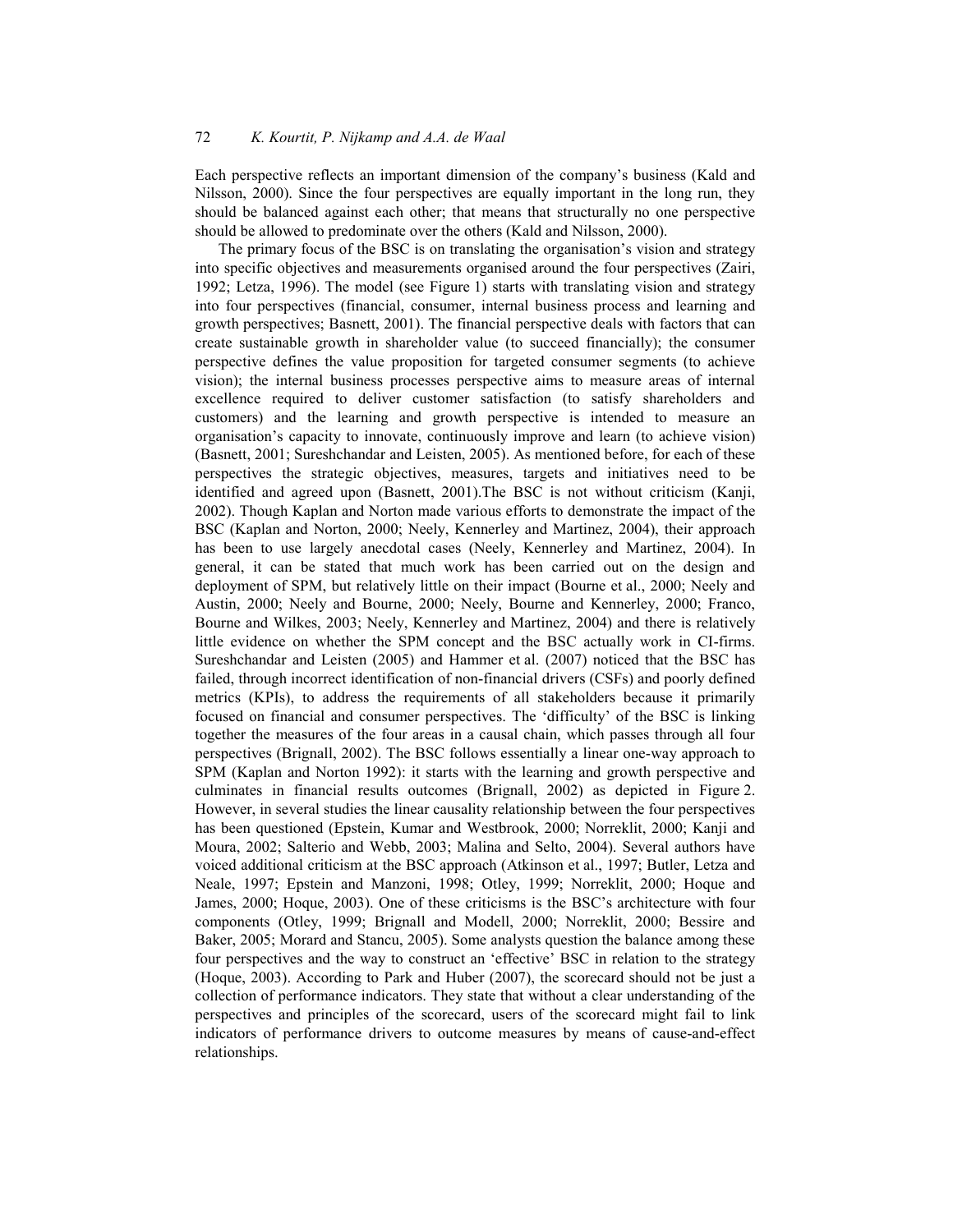

**Figure 2** Balanced Scorecard: linear and one-way chain of cause and effects

#### *Source*: (Kaplan and Norton, 1996a).

Thus, empirical studies provide mixed evidence on the strategic benefits from the implementation of SPM and specifically the BSC. Much research offers no convincing support – or at the best mixed evidence – of the linear, one-way cause-effect relations among the four perspectives. This calls for further research into the actual benefits of SPM. A recent study by Kourtit (2007) has reviewed the broad literature on this issue and presented the advantages and disadvantages of SPM in summary form (based on 28 literature sources).

#### *3.1 Financial advantages*

In general, the changes and increases in scorecards outcomes and financial performance have encouraged organisations to continue using SPM. Various sources (Malina and Selto, 2001; Sim and Koh, 2001; Davis and Albright, 2002; Waal, 2002; Ittner and Larcker, 2003; Said, HassabElnaby and Wier, 2003; Braam and Nijssen, 2004; Davis and Albright, 2004; Epstein, Rejc and Slapnicar, 2004; Neely, Kennerley and Martinez, 2004; Robinson, 2004; Scheipers, Ameels and Bruggeman, 2004; Lawson, Stratton and Hatch, 2004) claim that organisations implementing SPM were able to achieve an increase in revenue (ten literature sources); an increase in profit (nine literature sources); and a higher gross profit (nine literature sources). These findings suggest that the introduction of SPM has had a positive impact in terms of revenue, sales and net profit. Interestingly, it was found that organisations who had higher net profit and sales, once they removed the SPM system for whatever reason, both sales and net profit dropped. Many organisations experienced a significant cost savings that can be attributed to the introduction of SPM. Other organisations reported a 4% increase in employee satisfaction and customer satisfaction, leading to a rise in revenues. Some organisations also experienced a reduction in overhead costs of 25% in three years.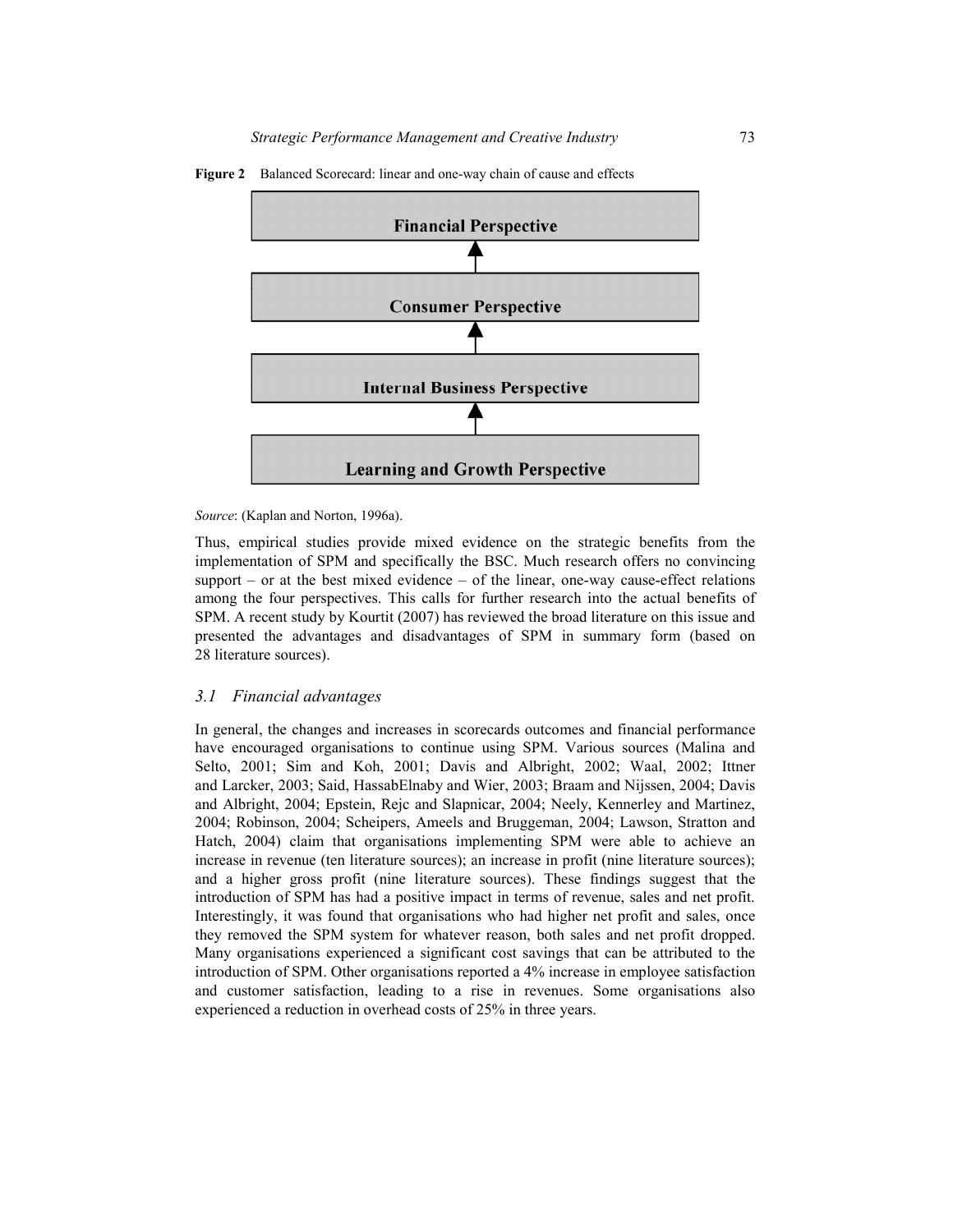#### *3.2 Non-financial advantages*

The literature review also suggested improvements in non-financial performance for organisations that implemented SPM. Various studies (Dumond, 1994; Mooraj, Oyon and Hostettler, 1999; Kald and Nilsson, 2000; Malina and Selto, 2001; Shulver and Antarkar, 2001; Sim and Koh, 2001; Lovell, Radnor and Henderson, 2002; Waal, 2002; Baraldi and Monolo, 2004; Bititci et al., 2004; Brown, 2004; Heras, 2004; Lawrie, Cobbold and Issa, 2004; Neely, Kennerley and Martinez, 2004; Papalexandris, Ioannou and Prastacos, 2004; Robinson, 2004; Scheipers, Ameels and Bruggeman, 2004; Self, 2004; IOMA. Business Intelligence at Work, 2005; Lawson, Stratton and Hatch, 2005; Tapinos, Dyson and Meadows, 2005) claim that organisations that implemented SPM experienced an improvement in internal communication of the strategy (seven literature sources); closer collaboration and better knowledge sharing and information exchange between organisational units (six literature sources); better understanding of how the business works and becoming an effective strategy-focused organisation (five literature sources); better focus on the achievement of results (five literature sources); better quality performance information (five literature sources); better strategic alignment of organisational units (five literature sources); higher operational efficiency (four literature sources); improvement in management (three literature sources); better understanding of people of the strategy (three literature sources); improvement in the decision-making process (three literature sources); improvement in the involvement of personnel into the organisation (three literature sources); more clarity of people of their contribution towards achievement of the strategy and goals (three literature sources); more innovativeness (three literature sources); better achievement of organisational goals (three literature sources) and higher pro-activity (three literature sources).

In general, SPM appears to be a powerful tool; it provides concise, predictive and actionable information about how a company is performing and may perform in the future. Our literature findings suggest that the introduction of SPM has had a positive impact in terms of a better communication and alignment of the strategy. Through a better communication of the strategy, managers across the functional areas of businesses also shared a common understanding of the strategy of the organisation and how each area contributed to the achievement of desired objectives. Findings, based on the experience of organisations, also reported a better knowledge sharing and information exchange between organisational units. Furthermore, organisations also experienced a better focus on what is important for the organisation and the achievement of results. SPM appears to motivate and influence people to conform their actions to the organisation's strategy. Organisations also experienced SPM as very helpful in establishing a creative culture of process-orientation and stressing the importance of integrated activity chains as pillars of an innovative style of managing. The introduction of SPM and a creative style of management that came with it resulted not only into enhanced strategic awareness among top and middle management, but also into a significant shift in 'governance policy' at board level. The anticipative creative thinking to understand the need for change sharpened the vision for the future of the organisation and the way it intended to fulfil its mission.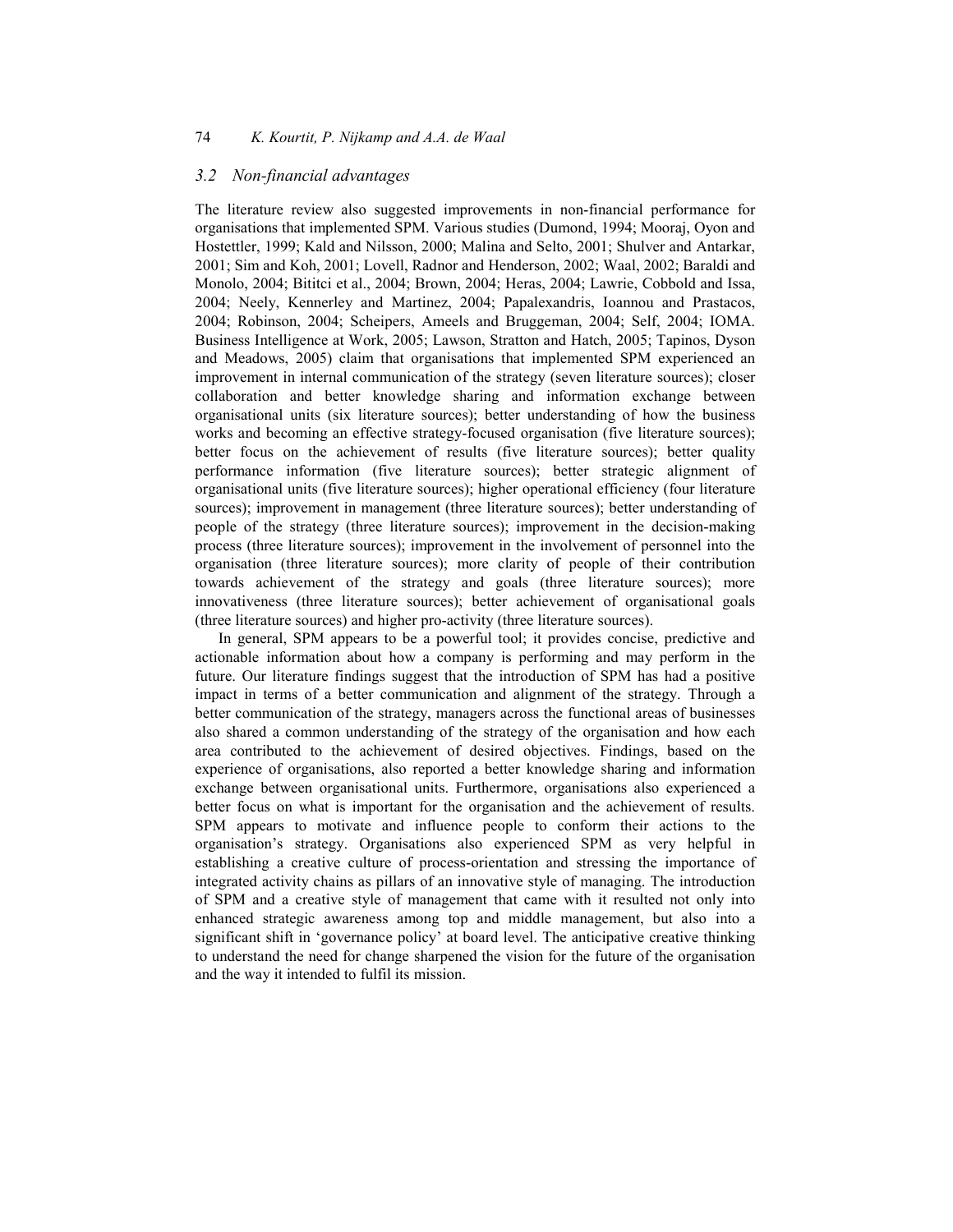#### *3.3 Disadvantages*

Our findings from the 28 literature sources also showed that organisations have experienced disadvantages of the implemention of SPM, but only in non-financial terms. We will offer here a concise overview. Various studies (Dumond, 1994; Kald and Nilsson, 2000; Malina and Selto, 2001; Sim and Koh, 2001; Braam and Nijssen, 2004; Neely, Kennerley and Martinez, 2004; Papalexandris, Ioannou and Prastacos, 2004; Robinson, 2004; Self, 2004; IOMA, Business Intelligence at Work, 2005; Lawson, Stratton and Hatch, 2005) have shown that organisations often have too many performance indicators (four literature sources); while there were several questions as to the strategic content of the information, rise in bureaucratic reporting, less transparant data, too general data, too many retrospective data and so forth. We may conclude that the preferred approach is likely to be to coordinate the information by developing the performance indicators at each organisational level from the overall organisation's objectives and strategies.

## **4 Relevance and opportunities of Strategic Performance Management for creative firms**

SPM is an important vehicle for enhancing productivity and competitiveness in an open economy. Accurate performance management helps to obtain a more focussed strategy and a stronger business accountability through effective improvements in operational management, in motivating employees, in more appropriate technological foresights, in effective organisational adjustments, in marketing and communications outreach and so forth (see e.g. Bryant, Jones and Widener, 2004; Lawson, Stratton and Hatch, 2004; Robinson, 2004; Scheipers, Ameels and Bruggeman, 2004; Tapinos, Dyson and Meadows, 2005). Which lessons can now be drawn for CI-firms? Organisations in the creative sector start often as informal or less structured SMEs. They mirror the economic dynamics of localities and incorporate the 'animal spirit' of starting entrepreneurs. Their birth rate is often high, but their survival chances are not always solid, as their creative and spontaneous nature makes them vulnerable, especially if their activities are not supported by professional management and expertise. Their innovative character induces a high degree of new business initiatives, but this advantage should be supported by a solid strategic management of innovation in business life in a competitive environment. Creative firms are of course business firms that have to obey the basic laws of economics. And therefore, a test on the viability and vitality of CI – as signposts of new localeconomic dynamism – should be based on the question whether such firms meet the criteria of SPM, and hence are able to deliver an economic performance that is comparable to their peers in other branches of the economy. Normally, CI-firms have a high degree of volatility and flexibility and are less driven by structured management concepts. Does SPM have anything to offer to such firms? To answer this question, one ought to recognise that a PMS has two functions: it supports management as an internal thermometer and it offers strategic comperative information by means of benchmarking. SPM, if developed and used in an informal and tailor-made way, can act as a singpost for complex business decisions in a competitive environment. At the end, CI-firms will also be forced to be pro-active and competitive in order to survive in a regular market economy. To enhance productivity in a competitive CI-environment calls for effective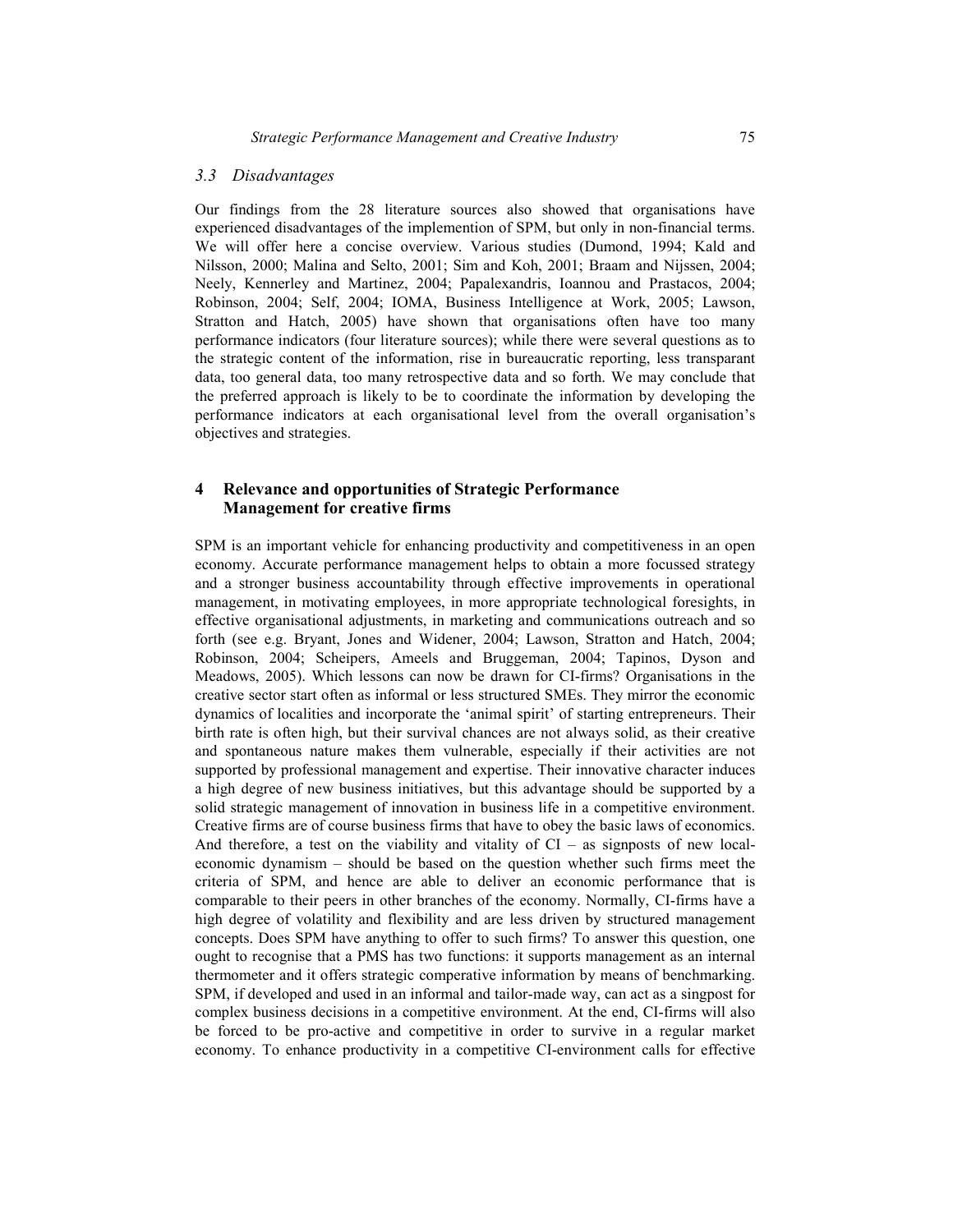information that may be provided by a creative SPM system. In conclusion, SPM may offer a strategic mechanism and decision support system for exploiting the economic potential of CI-firms.

## **References**

- Abernethy, M.A. and Lillis, A. (1995) 'The impact of manufacturing flexibility on management control system design', *Accounting, Organizations and Society*, Vol. 20, pp.241–258.
- Andersen, B., Henriksen, B. and Aarseth, W. (2006) 'Holistic performance management: an integrated framework', *Int. J. Productivity and Performance Management*, Vol. 55, pp.61–78.
- Armstrong, M. and Baron, A. (1998) *Performance Management*, *the New Realities*. London, UK: Institute of Personnel and Development.
- Atkinson, A.A., Balakrishnan, R., Booth, P., Cote, J.M., Groot, T., Malmi, T., Roberts, H., Uliana, E. and Wu, A. (1997) 'New directions in management accounting research', *Journal of Management Accounting Research*, Vol. 9, pp.70–108.
- Bagranoff, N.A., Eighme, J.E. and Kahl, H. (2002) 'Who moved my ledger?', *The CPA Journal*, Vol. 72, pp.22–26.
- Banker, R.D., Konstans, C. and Mashruwala, R. (2000) *A Contextual Study of Links Between Employee Satisfaction, Employee Turnover, Customer Satisfaction and Financial Performance*, Working Paper, University of Texas – Dallas.
- Baraldi, S. and Monolo, G. (2004) 'Performance measurement in Italian hospitals: the role of the balanced scorecard', in A. Neely, M. Kennerly and A. Waters (Eds), *Performance Measurement and Management: Public and Private* (pp.75–82). Cranfield, UK: Centre for Business Performance, Cranfield University.
- Barney, J., Wright, M. and Ketchen, D. (2001) 'The resource-based view of the firm', *Journal of Management*, Vol. 27, pp.625–641.
- Basnett, H. (2001) 'Creating the strategy focused organisation with the balanced scorecard: a conference report', *Management Services*, Vol. 45, pp.18–20.
- Baum, S., Stimson, R., Mullins, P. and O'Connor, K. (2001) 'A typology of community opportunity and vulnerability in metropolitan Australia', *Papers in Regional Science*, Vol. 80, pp.45–66.
- Behn, B.K. and Riley, R.A., Jr. (1999) 'Using non-financial measures to predict financial performance: the case of the US airline industry', *Journal of Accounting, Auditing and Finance*, Vol. 14, pp.29–57.
- Bessire, D. and Baker, C.R. (2005) 'The French tableau de bord and the American balance scorecard: a critical analysis', *Critical Perspectives on Accounting*, Vol. 16, pp.645–664.
- Bititci, U., Mendibil, K., Nudurupati, S., Turner, T. and Garengo, P. (2004) 'The interplay between performance measurement, organisational culture and management styles', in A. Neely, M. Kennerly and A. Waters (Eds), *Performance Measurement and Management: Public and Private* (pp.107–114). Cranfield, UK: Centre for Business Performance, Cranfield University.
- Bourne, M., Franco, M. and Wilkes, J. (2003) 'Corporate performance management', *Measuring Business Excellence*, Vol. 7, pp.15–21.
- Bourne, M., Mills, J., Wilcox, M., Neely, A. and Platts, K. (2000) 'Designing, implementing and updating performance measurement systems', *Int. J. Operations and Production Management*, Vol. 20, pp.754–771.
- Braam, G.J. and Nijssen, E.J. (2004) 'Performance effects of using the balanced scorecard: a note on the Dutch experience', *Long Range Planning*, Vol. 37, pp.335–349.
- Brignall, S. (2002) 'The unbalanced scorecard: a social and environmental critique', in A. Neely, A. Walters, R. Austin (Eds), *Performance Measurement and Management: Research and Action*. Cranfield, UK: Cranfield School of Management.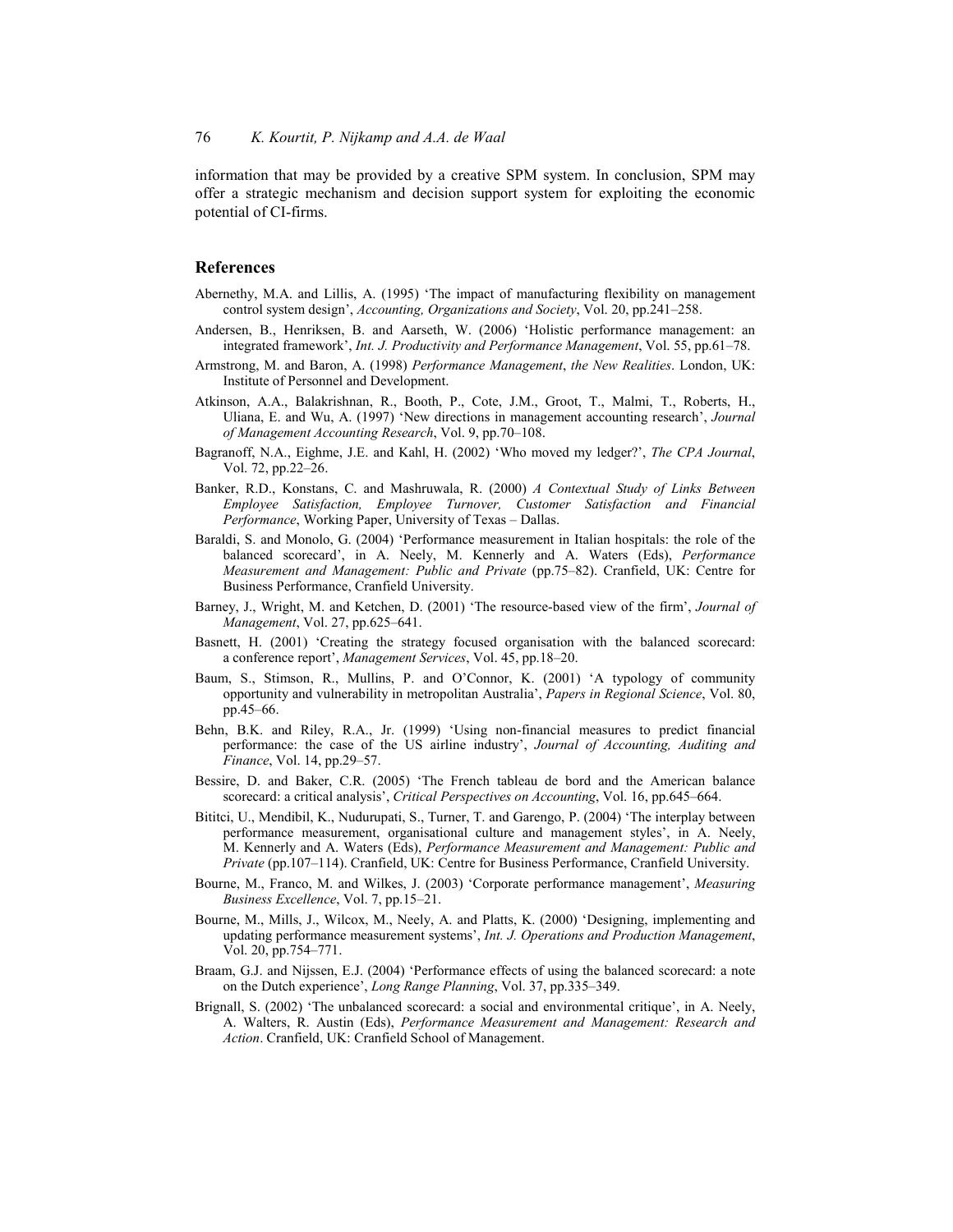- Brignall, T.J. and Modell, S. (2000) 'An institutional perspective on performance measurement and management in the new public sector', *Management Accounting Research*, Vol. 11, pp.281–306 (September).
- Brimson, J.A. (1991) *Activity Accounting: An Activity-Based Costing Approach*. New York, NY: Wiley.
- Brooks, I. and Weatherston, J. (2000) 'The business environment: challenges and changes', (2nd ed.) *Financial Times Management*. London, UK: Prentice Hall.
- Brown, A. (2004) 'Implementing a system of performance management in England's primary school', in A. Neely, M. Kennerly and A. Waters (Eds), *Performance Measurement and Management: Public and Private* (pp.155–162). Cranfield, UK: Centre for Business Performance, Cranfield University.
- Bryant, L., Jones, D.A. and Widener, S.K. (2004) 'Managing value creation within the firm: an examination of multiple performance measurement', *Journal of Management Accounting Research*, Vol. 16, pp.107–131.
- Butler, A., Letza, S.R. and Neale, B. (1997) 'Linking the balanced scorecard to strategy', *Long Range Planning*, Vol. 30, pp.242–253.
- Chenhall, R.H. (1997) 'Reliance on manufacturing performance measures, total quality management and organisational performance', *Management Accounting Research*, Vol. 8, pp.187–206.
- Chow, C.W., Ganulin, D., Haddad, K. and Williamson, J. (1998) 'The balanced scorecard: a potent tool for energizing and focusing healthcare organization management', *Journal of Healthcare Management*, Vol. 43, pp.263–280.
- Clarke, T. and Clegg, S. (2000) 'Management paradigms for the new millennium', *Int. J. Management Reviews*, Vol. 2, pp.45–65.
- Daniels, A.C. (1999) *Bringing Out the Best in People*. New York, NY: McGraw-Hill.
- Davis, S. and Albright, T. (2002) 'Relationship between high quality implementation procedures and improved financial performance for new performance measurement systems', *FSR Forum*, Vol. 4, pp.22–31.
- Davis, S. and Albright, T. (2004) 'An investigation of the effect of balanced scorecard implementation on financial performance', *Management Accounting Research*, Vol. 15, pp.135–153.
- Dumond, E.J. (1994) 'Making best use of performance-measures and information', *Int. J. Operations and Production Management*, Vol. 14, pp.16–32.
- Epstein, M. and Manzoni, J.F. (1998) 'Implementing corporate strategy: from Tableaux de bord to balanced scorecards', *European Management Journal*, Vol. 16, pp.190–203.
- Epstein, M., Kumar, P. and Westbrook, R. (2000) 'The drivers of customer and corporate profitability: modeling, measuring, and managing the causal relationships', *Advances in Management Accounting*, Vol. 9, pp.43–72.
- Epstein, M.J., Rejc, A. and Slapnicar, S. (2004) 'The impact of performance measurement on corporate financial performance', in A. Neely, N. Kennerly and A. Waters (Eds), *Performance Measurement and Management: Public and Private* (pp.339–346). Cranfield, UK: Centre for Business Performance, Cranfield University.
- Fasko, D. (2001) 'Education and creativity', *Creativity Research Journal*, Vol. 13, pp.317–327.
- Florida, R. (2002) *The Rise of the Creative Class*. New York, NY: Basic Books.
- Florida, R. (2003) 'Entrepreneurship, creativity and regional economic growth', in D.M. Hart (Ed.), *The Emergency of Entrepreneurship Policy*. Cambridge, UK: Cambridge University Press.
- Florida, R. (2004) *The Flight of the Creative Class*. New York, NY: Basic Books.
- Foster, G., Gupta, M. and Sjoblom, L. (1996) 'Customer profitability analysis: challenges and new directions', *Journal of Cost Management*, Vol. 10, pp.5–17.
- Franco, M. and Bourne, M. and Wilkes, J. (2003) 'Corporate performance management', *Measuring Business Excellence*, Vol. 7, pp.15–21.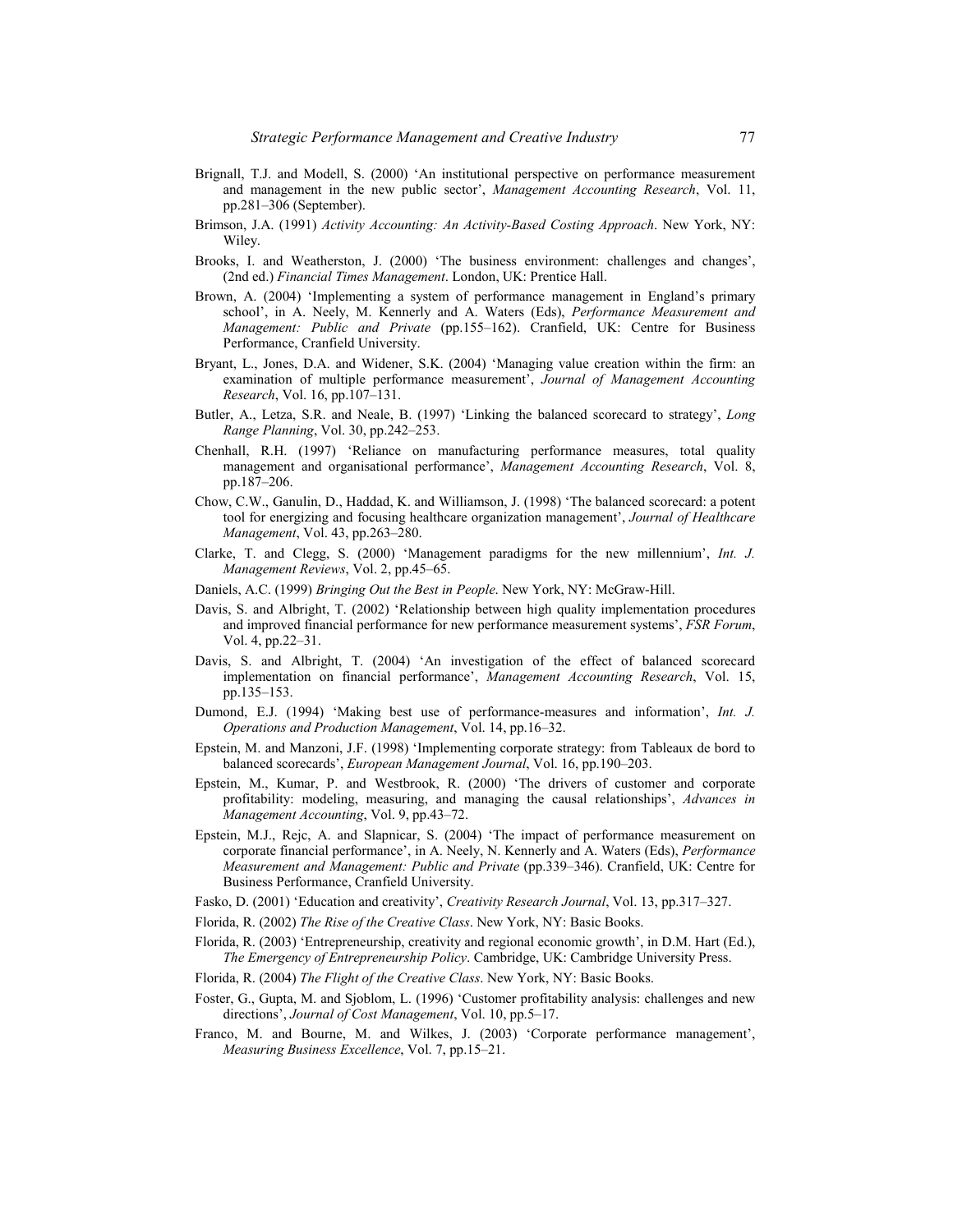- Frigo, M.L. and Krumwiede, K.R. (1999) 'Balanced scorecards: a rising trend in strategic performance measurement', *Journal of Strategic Performance Measurement*, Vol. 3, pp.42–48.
- Groot, H., de, Nijkamp, P. and Stough, R. (Eds) (2004) *Entrepreneurship and Regional Economic Development*, Cheltenham, UK: Edward Elgar.
- Groves, G. and Valsamakis, V. (1998) 'Supplier–customer relationships and company performance', *Int. J. Logistics Management*, Vol. 9, pp.51–64.
- Guilford, J.P. (1950) 'Creativity', *American Psychologist*, Vol. 5, pp.444–454.
- Haas, M.D. and Kleingeld, A. (1999) 'Multilevel design of performance measurement systems: enhancing strategic dialogue throughout the organization', *Management Accounting Research*, Vol. 10, pp.233–261.
- Hammer, M., Haney, C.J., Wester, A., Ciccone, R. and Gaffney, P. (2007) 'The 7 deadly sins of performance measurement and how to avoid them', *MIT Sloan Management Review*, Vol. 48, p.19.
- Heras, M.A. (2004) 'Performance measurement and quality systems: results of qualitative research carried out in companies that had won the Catalan quality award', in A. Neely, M. Kennerly and A. Waters (Eds), *Performance Measurement and Management: Public and Private* (pp.459–466). Cranfield, UK: Centre for Business Performance, Cranfield University.
- Ho, S.J.K. and McKay, R.B. (2002) 'Balanced scorecard: two perspectives', *The CPA Journal*, Vol. 72, pp.22–25.
- Ho, S.J.K. and Chan, Y.C.L. (2002) 'Performance measurement and the implementation of balanced scorecards in municipal governments', *Journal of Government Financial Management*, Vol. 51, pp.8–19.
- Hoopes, L.L. and Hale, S.L. (1999) 'Society of chartered property and casualty underwriters', *CPCU Journal*, Vol. 52, pp.90–105.
- Hoque, Z. (2003) 'Total quality management and the balanced scorecard approach: a critical analysis of their potential relationships and directions for research', *Critical Perspectives on Accounting*, Vol. 14, pp.553–566.
- Hoque, Z. and James, W. (2000) 'Linking balanced scorecard measures to size and market factors: impact on organizational performance', *Journal of Management Accounting Research*, Vol. 12, pp.1–18.
- Hronec, S.M. (1993) *Vital Signs: Using Quality, Time, and Cost Performance Measurements to Chart Your Company's Future*. New York, NY: AMACOM, American Management Association.
- IOMA. Business Intelligence at Work (2005) 'IOMA's financial analysis, planning and reporting yearbook', Two studies reveal how firms are improving their budgeting and planning. performance reporting: majority of companies need to fix their balanced scorecards, 4–5.
- Ittner, C.D. and Larcker, D.F. (2003) 'Coming up short on nonfinancial performance measurement', *Harvard Business Review*, Vol. 81, pp.88–95.
- Ittner, C.D. and Larcker, D.F. (1995) 'Total quality management and the choice of information and reward systems', *Journal of Accounting Research*, Vol. 33, pp.1–34.
- Ittner, C.D. and Larcker, D.F. (1998a) 'Are non-financial measures leading indicators of financial performance? An analysis of customer satisfaction', *Journal of Accounting Research*, Vol. 36, pp.1–35.
- Ittner, C.D., Larcker, D.F. and Meyer, M.W. (2003) 'Subjectivity and the weighting of performance measures: evidence from a balanced scorecard', *The Accounting Review*, Vol, 78, pp.725–758.
- Ittner, C.D., Larcker, D.F. and Randall, T. (2003) 'Performance implications of strategic performance measurement in financial services firms', *Accounting, Organisations and Society*, Vol. 28, pp.715–741.
- Johnson H.T. and Kaplan R.S. (1987) 'Rise and fall of management accounting', *Management Accounting* (p.22–41). Boston, MA: Harvard Business School Press.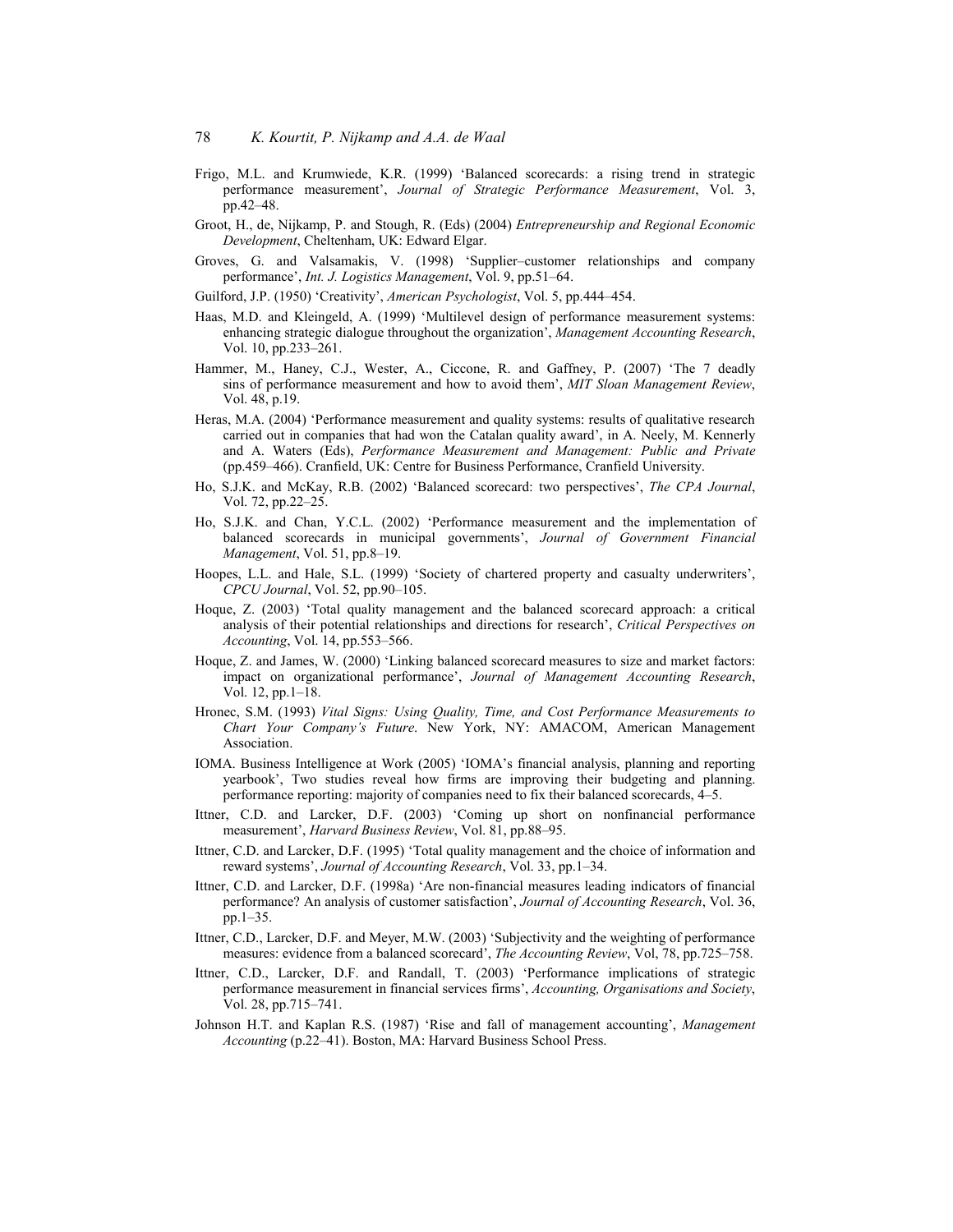- Kald, M. and Nilsson, F. (2000) 'Performance measurement at Nordic companies', *European Management Journal*, Vol. 14, pp.113–127.
- Kanji, G.K. and Moura, S.P. (2002) 'Kanji's business scorecard', *Total Quality Management*, Vol. 13, pp.13–27.
- Kanji, G.K. (2002) 'Business excellence: make it happen', *Journal for Total Quality Management*, Vol. 13, pp.1115–1124.
- Kanji, G.K. (2005) 'Sustainable growth and business excellence', *Total Quality Management and Business Excellence*, Vol. 16, pp.1069–1078.
- Kaplan, R. and Norton, D. (1996a) *The Balanced Scorecard Translating Strategy into Action*. Boston, MA: Harvard Business School Press.
- Kaplan, R.S. (1983) 'Measuring manufacturing performance: a new challenge for managerial accounting research', *The Accounting Review*, Vol. 58, pp.686–705 (October).
- Kaplan, R.S. and Norton, D.P. (1992) 'The balanced scorecard: measures that drive performance', *Harvard Business Review*, Vol. 70, pp.71–79.
- Kaplan, R.S. and Norton, D.P. (1996b) 'Using the BSC as a strategic management system', *Harvard Business Review*, Vol. 74, pp.75–85.
- Kaplan, R.S. and Norton, D.P. (2000) 'Having trouble with your strategy? Then map it', *Harvard Business Review*, Vol. 78, pp.167–176.
- Kaplan, R.S. and Norton, D.P. (2001a) 'Transforming the balanced scorecard from performance measurement to strategic management: part I', *Accounting Horizons*, Vol. 15, pp.87–104.
- Kaplan, R.S. and Norton, D.P. (2001b) 'Transforming the balanced scorecard from performance measurement to strategic management: part II', *Accounting Horizons*, Vol. 15, pp.147–160.
- Kaynak, H. (2003) 'The relationship between total quality management practices and their effect on firms performance', *Journal of Operations Management*, Vol. 21, pp.405–435.
- Kourtit, K. (2007) 'Strategic Performance Management: Reasons for Implementation, and Advantages, Disadvantages and Experiences in Practice', *Master thesis*, Vrije Universiteit Amsterdam.
- Lawrie, G., Cobbold, I. and Issa, K. (2004) 'The design of a strategic management system in an industrial private sector organisation', in A. Neely, M. Kennerly and A. Waters (Eds), *Performance Measurement and Management: Public and Private, Centre For Business Performance* (pp.579–586). Cranfield, UK: Cranfield University.
- Lawson, R., Stratton, W. and Hatch, T. (2003) "The benefits of a scorecard system', *CMA Management*, Hamilton. June/July, Vol. 77, pp.24–27.
- Lawson, R., Stratton, W. and Hatch, T. (2004) 'Automating the balanced scorecard', *CMA Management*, Vol. 77, pp.39–43.
- Lawson, R., Stratton, W. and Hatch, T. (2005) 'Achieving strategy with scorecarding', *Journal of Corporate Accounting and Finance*, Vol. 16, pp.63–68.
- Letza, S.R. (1996) 'The design and implementation of the balanced business scorecard: an analysis of three companies in practice', *Business Process Management Journal*, Vol. 2, pp.54–76.
- Lingle, J.H. and Schiemann, W.A. (1996) 'From balanced scorecard to strategic gauges: is measurement worth it?', *Management Review*, Vol. 5, pp.56–61.
- Lingle, J.H. and Schiemann, W.A. (1999) *Bullseye! Hitting Your Strategic Target through High Impact Measurement*. New York, NY: Free Press.
- Lipe, M.G. and Salterio, S.E. (2000) 'The balanced scorecard: judgmental effects of common and unique performance measures', *The Accounting Review*, Vol. 75, pp.283–298.
- Lovell, B., Radnor, Z. and Henderson, J. (2002) 'A pragmatic assessment of the balanced scorecard: an evaluation of a new performance system for use in a NHS multi agency setting in the UK', *Working Paper Series*, Vol. 2, pp.339–346.
- Lynch, R.L. and Cross, K.F. (1995) *Measure up! Yardsticks for Continuous Improvement.*  Cambridge, MA: Basil Blackwell.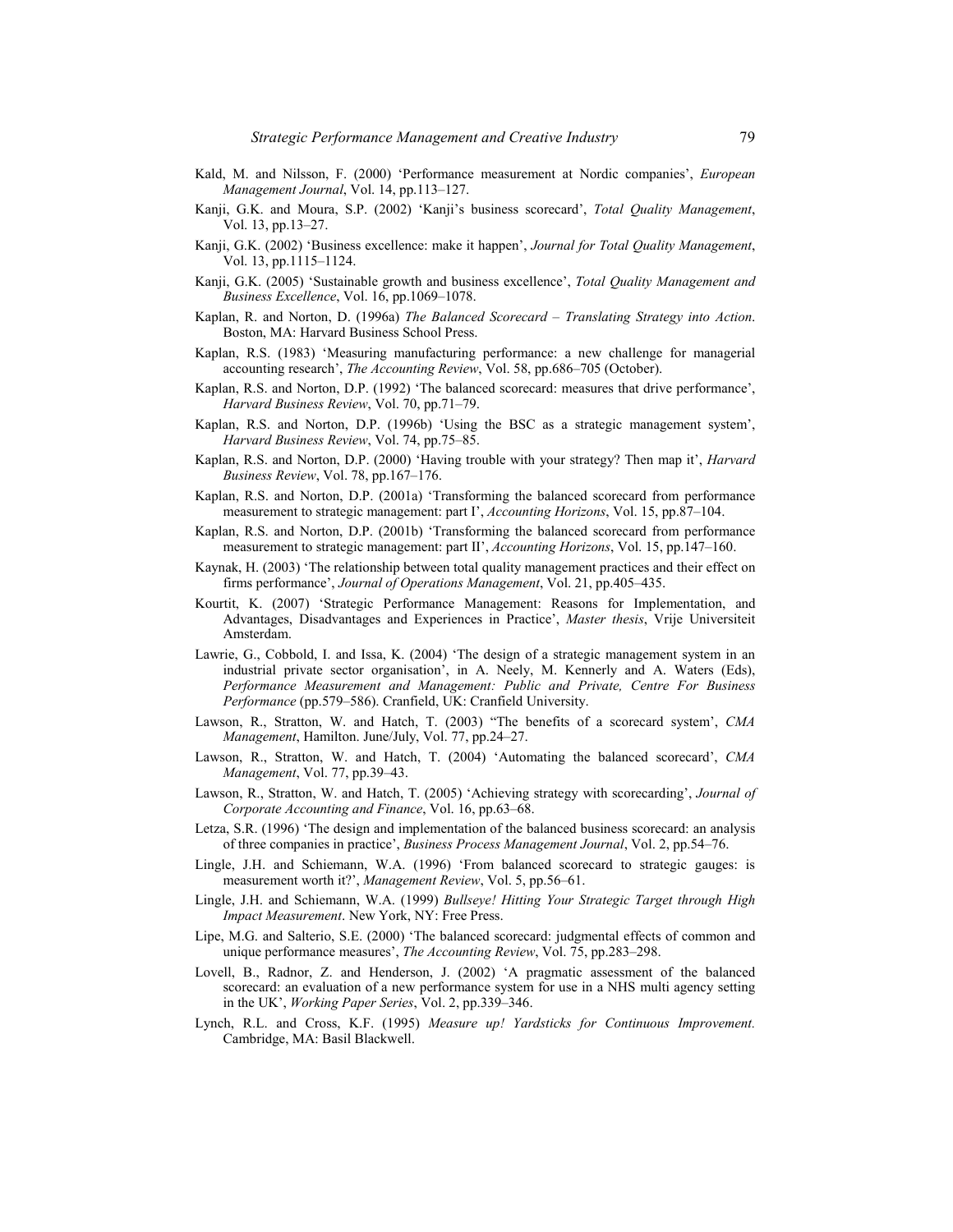- Malina, M.A. and Selto, F.H. (2001) 'Communicating and controlling strategy: an empirical study of the effectiveness of the balanced scorecard', *Journal of Management Accounting Research*, Vol. 13, pp.47–90.
- Malina, M.A. and Selto, F.H. (2004) 'Choice and change of measures in performance measurement models', *Management Accounting Research*, Vol. 15, pp.441–469.
- Markusen, A. (1996) 'Sticky places in slippery space', *Economic Geography*, Vol. 72, pp.293–313.
- Marr, B. and Neely, A. (2001) *Balanced Scorecard Software Report*, Gartner, Inc. and Cranfield School of Management, Stamford, CT.
- Marr, B., Schiuma, G. and Neely, A. (2004) 'The dynamics of value creation: mapping your intellectual performance drivers', *Journal of Intellectual Capital*, Vol. 5, pp.312–325.
- Mooraj, S., Oyon, D. and Hostettler, D. (1999) 'The balanced scorecard: a necessary good or an unnecessary evil?', *European Management Journal*, Vol. 17, pp.481–491.
- Morard, B. and Stancu, A. (2005) *Structural Equation Modeling in a Rationalization Tentative of Balanced Scorecard*, Working paper, University of Geneva.
- Neely, A. and Austin, R. (2000) 'Measuring operations performance: past, present and future', in A. Neely (Ed.), *Performance Measurement: Past, Present and Future, Centre for Business Performance*. Bedfordshire, UK: Cranfield School of Management, Cranfield University.
- Neely, A. and Bourne, M. (2000) 'Why measurement initiatives fail', *Measuring Business Excellence*, Vol. 4, pp.3–6.
- Neely, A., Bourne, M. and Kennerley, M. (2000) 'Performance measurement system design: developing and testing a process based approach', *Int. J. Operations and Production Management*, Vol. 20, pp.1119–1145.
- Neely, A., Kennerley, M. and Martinez, V. (2004) 'Does the balanced scorecard work: an empirical investigation', in A. Neely, M. Kennerly and A. Waters (Eds), *Performance Measurement and Management: Public and Private* (pp.763–770). Cranfield, UK: Centre for Business Performance, Cranfield University.
- Neely, M.M. (1997) '3 strategies for successful business partners', *HRMagazine*, Vol. 42, pp.1–4.
- Nijkamp, P. (2004) *Innovation, Space and Economic Development*. Cheltenham, UK: Edward Elgar.
- Niven, P.R. (2002) *Balanced Scorecard: Step-by-step Maximizing Performance and Maintaining Results*. New York, NY: Wiley.
- Norreklit, H. (2000) 'The balanced on the balanced scorecard: a critical analysis of some of the assumptions', *Management Accounting Research*, Vol. 11, pp.65–88.
- Otley, D. (1999) 'Performance management: a framework for management control systems research', *Management Accounting Research*, Vol. 10, pp.363–382.
- Papalexandris, A., Ioannou, G. and Prastacos, G.P. (2004) 'Implementing the balanced scorecard in Greece: a software firm's experience', *Long Range Planning*, Vol. 37, pp.347–362.
- Park, E.J. and Huber, D. (2007) 'Balanced Scorecards for performance management', *Journal of Nursing Administration*, Vol. 37, pp.14–20.
- Perera, S., Harrison, G. and Poole, M. (1997) 'Customer-focused manufacturing strategy and the use of operations-based non-financial performance measures: a research note', *Accounting, Organizations and Society*, Vol. 22, pp.557–572.
- Poot, J. (Ed.) (2004) *On the Edge of the Global Economy*. Cheltenham, UK: Edward Elgar.
- Porter, M. (1990) *The Competitive Advantage of Nations.* New York, NY: Free Press.
- Rheem, H. (1996) 'Performance management programs', *Harvard Business Review*, Vol. 74, pp.8–10.
- Rigby, D. (2001) 'Management tools and techniques: a survey', *California Management Review*, Vol. 43, pp.139–160.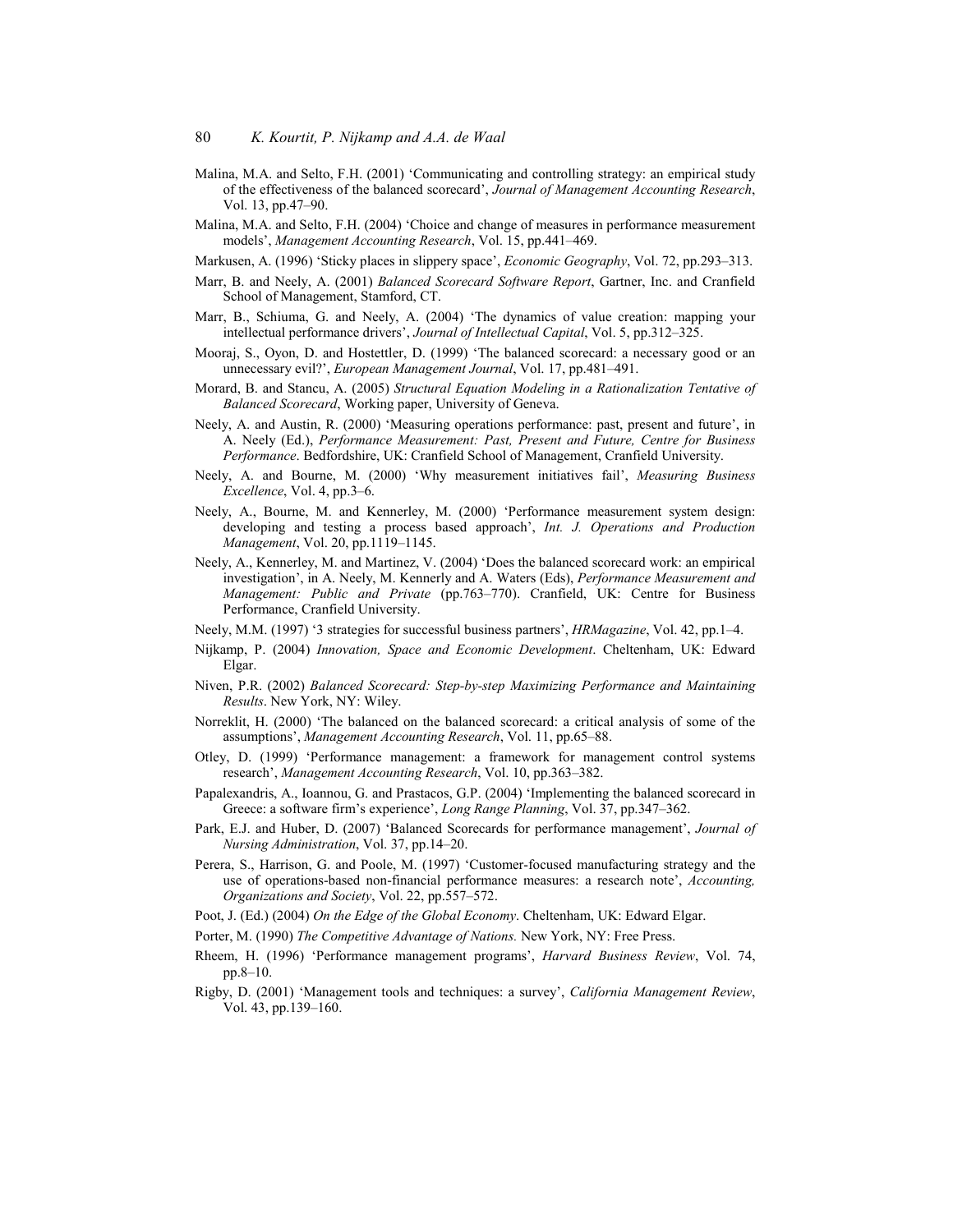- Robinson, S.P. (2004) 'The adoption of the balanced scorecard: performance measurement motives, measures and impact', *Performance Measurement and Management: Public and Private* (883–890). Cranfield, UK: Cranfield School of Management, Performance Measurement Association, IV.
- Said, A.A., HassabElnaby, H.R. and Wier, B. (2003) 'An empirical investigation of the performance consequences of nonfinancial measures', *Journal of Management Accounting Research*, Vol. 15, pp.193–223.
- Sak, G. and Taymaz, E. (2004) 'How flexible are small firms?', *Paper presented at the Eleventh Annual Conference*, Beirut, December.
- Salterio, S. and Webb, A. (2003) 'The balanced scorecard', *CA Magazine*, Vol. 136, pp.39–42.
- Saxerian, A. (1994) *Regional Advantage, Culture and Competition in Silicon Valley and Route 128*. Cambridge, MA: Harvard University Press.
- Scheipers G., Ameels A. and Bruggeman W. (2004) 'The cascading process for multi-level balanced scorecard design: the case of a Belgian wastewater management company', in A. Neely, M. Kennerly and A. Walters. Paper presented in the Proceedings of the *Fouth International Conference Performance Measurement and Management: Public and Private Edinburgh International Conference Centre*, (EICC), Edinburgh, UK (27-30 July 2004). (pp.1209–1216).
- Scott, A. (2000) *The Cultural Economy of Cities*. London, UK: Sage.
- Self, J. (2004) 'Metrics and management: applying the results of the balanced scorecard', *Performance Measurement and Metrics*, Vol. 5, pp.101–105.
- Shulver, M. and Antarkar, N. (2001) 'The balanced scorecard as a communication protocol for managing across intra-organizational borders', Paper presented in the Proceedings of the *12th Annual Conference of the Production and Operations Management Society*, Orlando, FL.
- Silk, S. (1998) 'Automating the balanced scorecard', *Management Accounting*, Vol. 79, pp.38–44.
- Sim, K.L. and Koh, H.C. (2001) 'Balanced scorecard: a rising trend in strategic performance measurement', *Measuring Business Excellence*, Vol. 5, pp.18–28.
- Speckbacher, G., Bischof, J. and Pfeiffer, T. (2003) 'A descriptive analysis on the implementation of balanced scorecards in German speaking countries', *Management Accounting Research*, Vol. 14, pp.361–387.
- Sureshchandar, G.S. and Leisten, R. (2005) 'Holistic scorecard: strategic performance measurement and management in the software industry', *Measuring Business Excellence*, Vol. 9, pp.12–29.
- Sushil, S. (2000) *Flexibility in Management*. New Delhi: Vikas.
- Tapinos, E., Dyson, R.G. and Meadows, M. (2005) 'The impact of performance measurement in strategic planning', *Int. J. Productivity and Performance Management*, Vol. 54, pp.370–384.
- Torrance, E.P. (1963) *Education and the Creative Potential*. Minneapolis, MN: University of Minnesota Press.
- Torrance, E.P. (1972) 'Can we teach children to think creatively?', *Journal of Creative Behavior*, Vol. 6, pp.114–143.
- Torrance, E.P. (1981) 'Creative teaching makes a difference', in J.C. Gowan, J. Khatena and E.P. Torrance (Eds), *Creativity*. Dubuque, IA: Kendall.
- Torrance, E.P. (1966) *The Torrance Test of Creative Thinking*. Lexington, MA: Personal Press.
- Waal, A.A. de. (2001) *Power of Performance Management: How Leading Companies Create Sustained Value*. New York, NY: John Wiley & Sons.
- Waal, A.A. de. (2002) 'The role of behavioural factors in the successful implementation and use of performance management systems', *PhD thesis*, Vrije Universiteit Amsterdam.